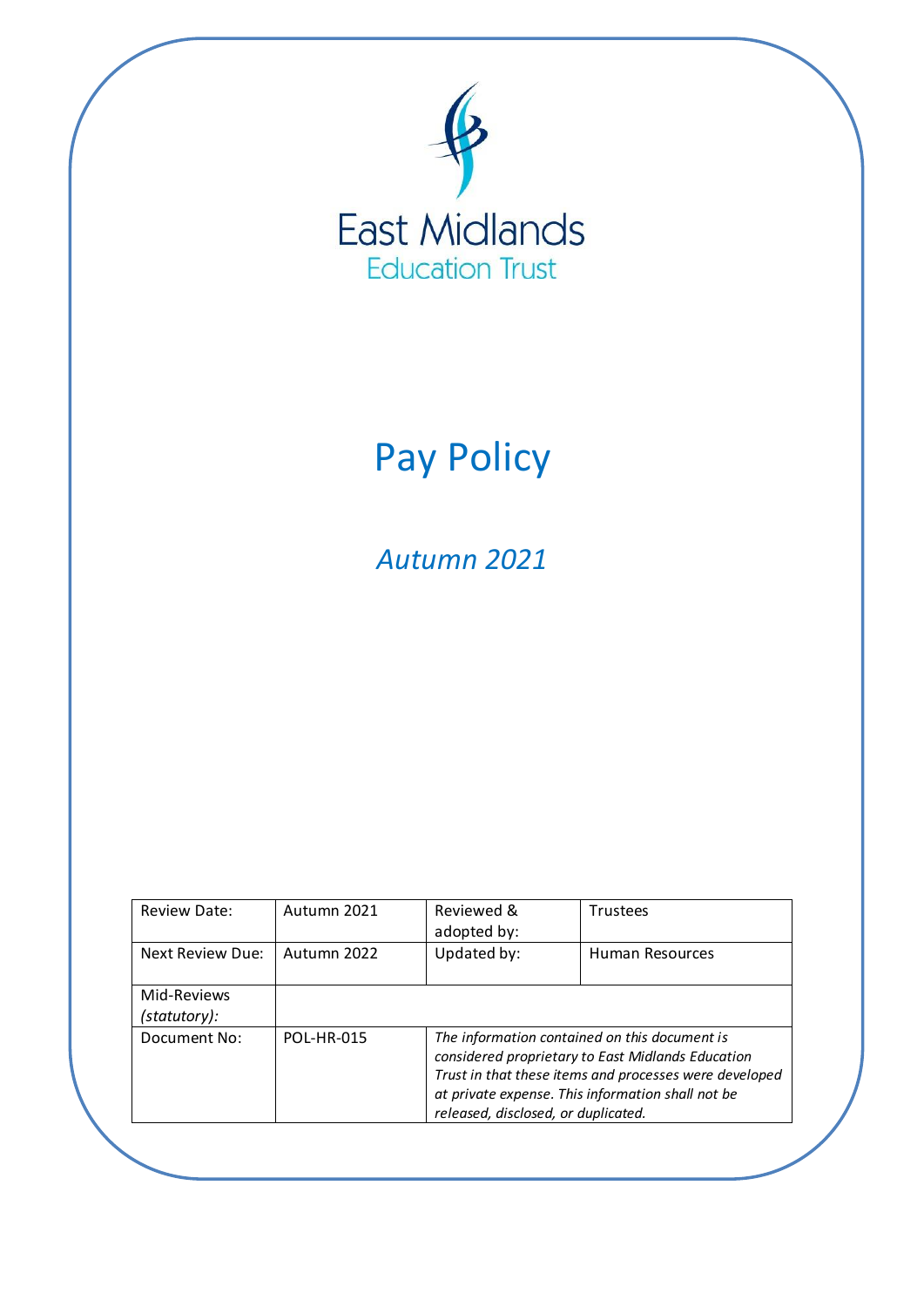# Contents

| 1   |  |
|-----|--|
| 2   |  |
| 3   |  |
| 4   |  |
| 5   |  |
| 6   |  |
| 7   |  |
| 8   |  |
| 9   |  |
| 10  |  |
| 11  |  |
| 12  |  |
| 13  |  |
| 14  |  |
| 15  |  |
| 16  |  |
| 17  |  |
| 18  |  |
| 19  |  |
| 20  |  |
| 21  |  |
| 22  |  |
| 23. |  |
|     |  |
|     |  |
|     |  |
|     |  |
|     |  |
|     |  |
|     |  |
|     |  |
|     |  |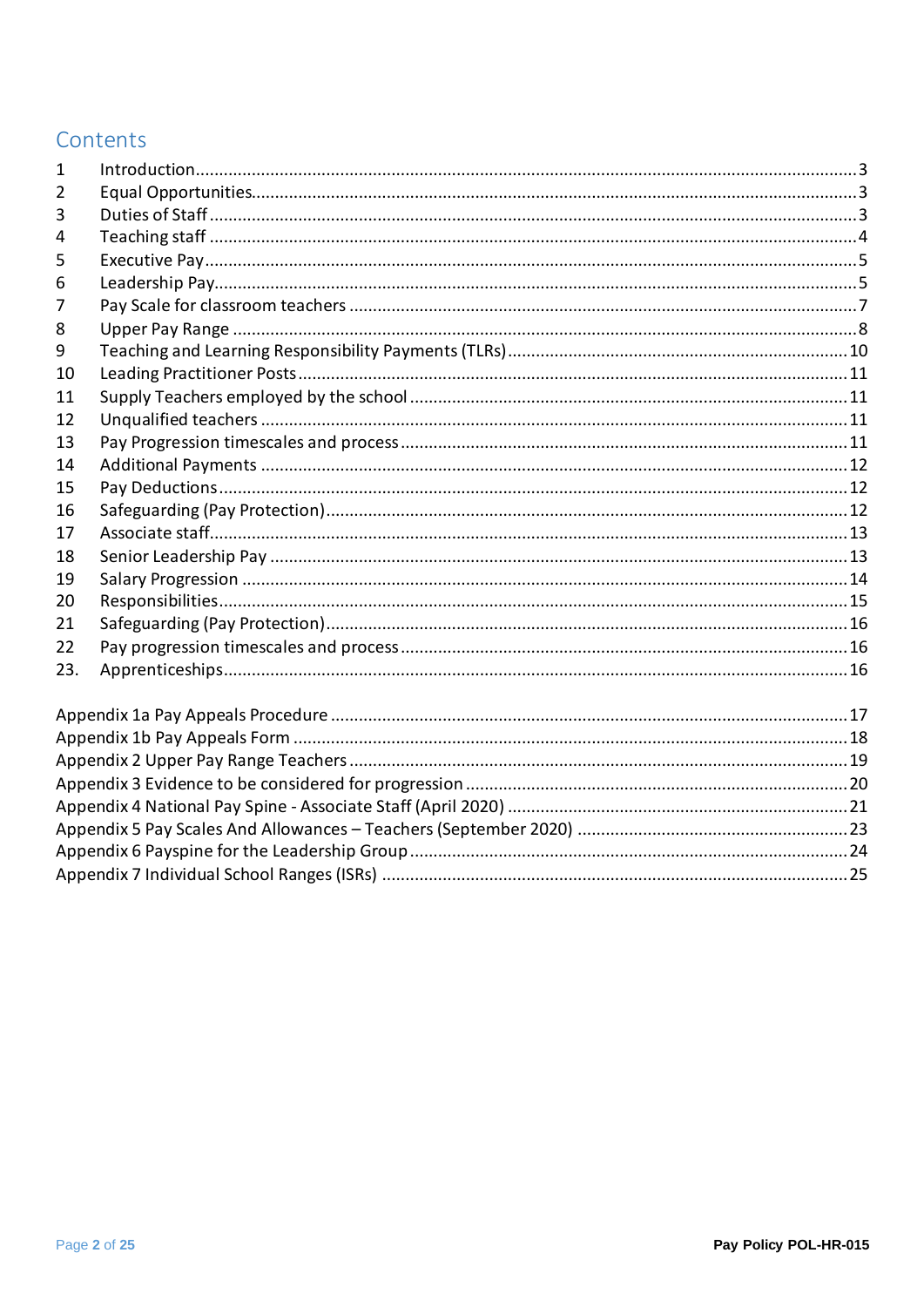## <span id="page-2-0"></span>1 Introduction

- 1.1 The Trustees recognise the requirements placed upon them to ensure that the Trust has a clear and fair policy for the determination of remuneration for staff employed by the Trust, which meets relevant statutory requirements and agreed conditions of service.
- 1.2 All staff who join the Trust by way of a TUPE transfer will continue to be employed under the terms of their existing contract at the point of transfer for so long as they remain in the same post in the Trust. Any staff moving to a new post, including posts with additional responsibility or those paid at a higher level will transfer to the East Midlands Education Trust contract and will be subject in full to the provisions contained within this policy.
- 1.3 The Trustees delegate to the Local Governing Body (LGB) the responsibility for decisions relating to pay points of staff within the appropriate pay grade, and performance pay progression, as determined by the principles of this policy.
- 1.4 This policy is based on a 'whole school' approach to pay issues with pay decisions taken in the full consideration of the resources available. Pay decisions relating to all staff will be taken in the context of the Trust as a whole. The Trustees, under the advice of the Head Teachers and Governors, will use the School Improvement Plans as the starting point for its consideration of Trust pay issues. The Trustees will exercise their discretion on pay issues using fair, transparent and objective criteria in order to secure a consistent approach in Trust pay decisions.
- 1.5 Head Teachers and LGBs will ensure that sufficient budget provision is made within each school's budget to take account of decisions of annual pay reviews arising from the application of this policy.
- 1.6 The Trustees will review this policy on an annual basis in September and will also consider any recommended pay awards agreed nationally, in the context of the whole Trust, and will decide whether or not these should be applied.
- 1.7 A copy of the policy will be available for all staff within their school.

## <span id="page-2-1"></span>2 Equal Opportunities

- 2.1 The Trustees recognise their responsibilities under the Equality Act 2010 and any other relevant employment legislation to ensure that staff employed in the Trust are, in the application of this policy, treated equitably and fairly regardless of race, colour, nationality, ethnic or national origin, sex, marital status, disability, age or sexual orientation.
- 2.2 The Trustees are also aware of their responsibilities in respect of the Equal Pay Act 1970 which requires that men and women have a right to equal treatment and equal pay for work of equal value.

#### <span id="page-2-2"></span>3 Duties of Staff

3.1 The Head Teacher of each school will ensure that each member of staff is provided with an agreed job description in line with the staffing structure. The job description will identify the appropriate grade and duties of the post. The job description will be reviewed when necessary to ensure that it reflects the current role. The job description will make clear the reason for any additional allowance or payment.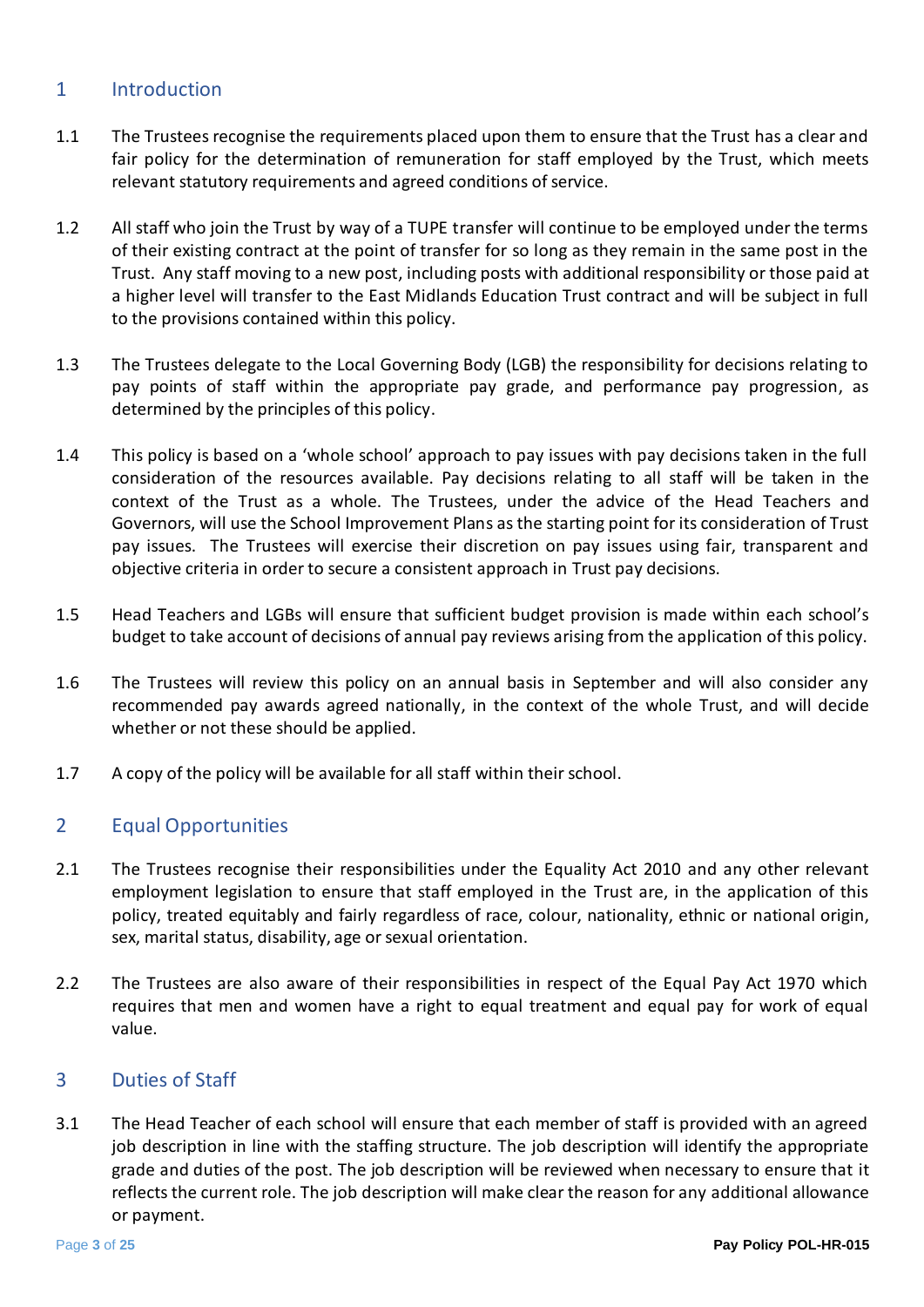3.2 Normally new duties and responsibilities or changes in existing duties and responsibilities will be introduced by agreement. The governing body of an individual Academy, under the advice of that Academy's Head Teacher, may determine that the staffing structure of that Academy should be changed to meet the needs of the Academy more effectively. Where such a change requires changes to individual job descriptions, every attempt will be made to secure the agreement of the member of staff concerned prior to the changes being implemented. In the case of whole significant staffing restructures, consultation with staff and the recognised trade unions will be undertaken by the Head Teacher.

## <span id="page-3-0"></span>4 Teaching staff

#### **Recruitment**

- 4.1 Advertisements for teaching posts will be considered by the Head Teacher and, if appropriate, the Governors and Trustees, and then placed as appropriate.
- 4.2 The advertisement will indicate the pay range including details of any Teaching and Learning Responsibility Payments or additional allowances allocated to the post.
- 4.3 In determining starting salaries, the Head Teacher or LGB may consider the following factors:
	- previous points given for teaching experience in previous appointments, together with any recognition of relevant experience outside of teaching that may be appropriate. The Trustees do not guarantee that on appointment the Trust will automatically appoint at a salary equivalent to the teacher's previous salary; decisions will be taken in the context of the school and level of post advertised;
	- progression to the Upper Pay Range following a successful assessment;
	- any requirements for additional incentives to recruit and retain staff of an appropriate calibre (see section 4.4);
	- the appropriate teaching and learning responsibility payments (TLRs) (see section 8) or range on the leadership spine as determined by the LGB with reference to section 6 and Appendix 6;
	- the value of any appropriate SEN allowance;
	- for the Head Teacher, a review of the Trust's individual salary range (ISR) as determined in Appendix 6;
	- consideration of pay differentials within the existing structure.
- 4.4 The Governing Body and Trustees, upon the advice of the Head Teacher, reserve the right to make recruitment and retention payments. However, any such payments will only be allocated in the following circumstances:
	- for posts in known shortage subjects;
	- for posts which have previously been difficult to fill;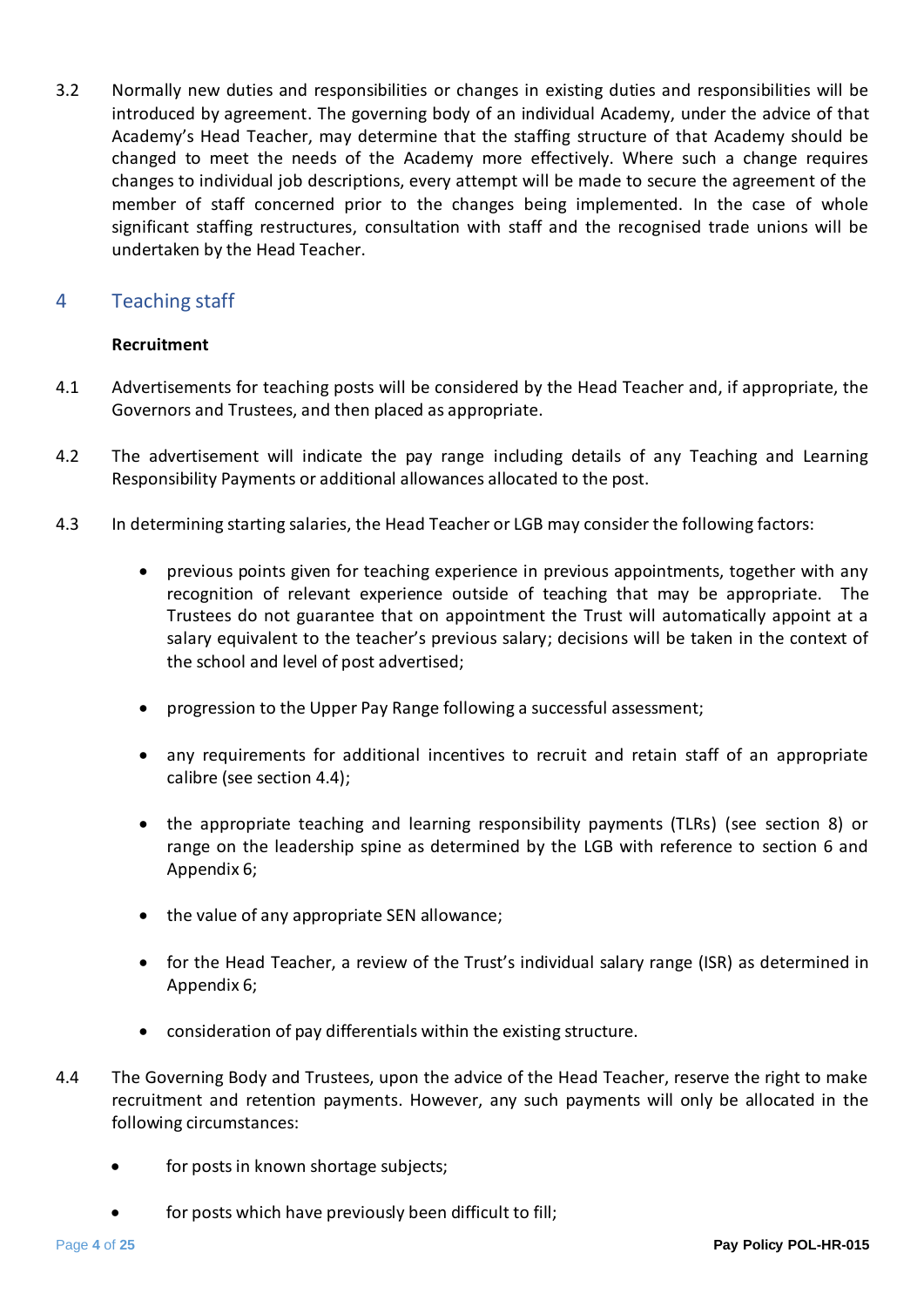- to an applicant for a post where the Trust's policy on pay on appointment would not secure that teacher's appointment;
- to retain existing staff where the Governing Body / Trustees consider that the loss of the teacher would result in the recruitment difficulties set in (a) and (b) above.
- 4.5 The Trustees will pay recruitment and retention awards for a defined period, usually up to a maximum of three years, but subject to annual review.

#### <span id="page-4-0"></span>5 Executive Pay

- 5.1 Trustees recognise that the Trust's income comes from public funding and as such have to ensure that robust processes are in place to justify how this money is spent. This is particularly true of executive pay.
- 5.2 Trustees have identified the CEO, those holding a senior corporate position and all Head Teachers within the Trust as holding 'Executive' posts.
- 5.3 CEO pay will be set as a 'spot point' by Trustees and reviewed each year in line with paragraph 13. In setting CEO pay, Trustees will take account of the following:
	- The outcome of the CEO's annual performance review;
	- Benchmarking of similar posts within the local market;
	- Pay differentials within the Trust;
	- Relative responsibilities of the post, including the number of schools within the Trust;
	- Any relevant national guidelines on setting Executive pay.
- 5.4 The process identified below in section 6, Leadership Pay, will apply to all Head Teachers within the Trust. However, additional processes will be put in place to ensure that pay progression of staff within posts paying £100,000 or more are scrutinised to ensure these are appropriate and value for money, in line with ESFA requirements.
- 5.5 For any post where the salary is £100,000 or more, or where the salary has the potential to exceed £100,000 due to proposed pay progression, a recommendation for pay progression will be made by the appraiser. This recommendation will be assessed by the Trustee's Pay Sub-Committee, taking into account the pay progression factors listed in paragraph 6.6.
- 5.6 Decisions by the Trustee's Pay Sub-Committee will be documented, including the rationale behind the decision making process and whether the level of pay reflects value for money in terms of the individual's performance and salary benchmarking within the local area.
- 5.7 Executive pay will be reviewed by 31 December and be effective from 1 September.

#### <span id="page-4-1"></span>6 Leadership Pay

6.1 The Trustees will assign a twelve-point group range within the leadership pay spine for each school within the Trust, as set out in Appendix 6. The group range will be calculated in the same manner as for the group size of a school in the STPCD. However, in order to reflect the need to recruit and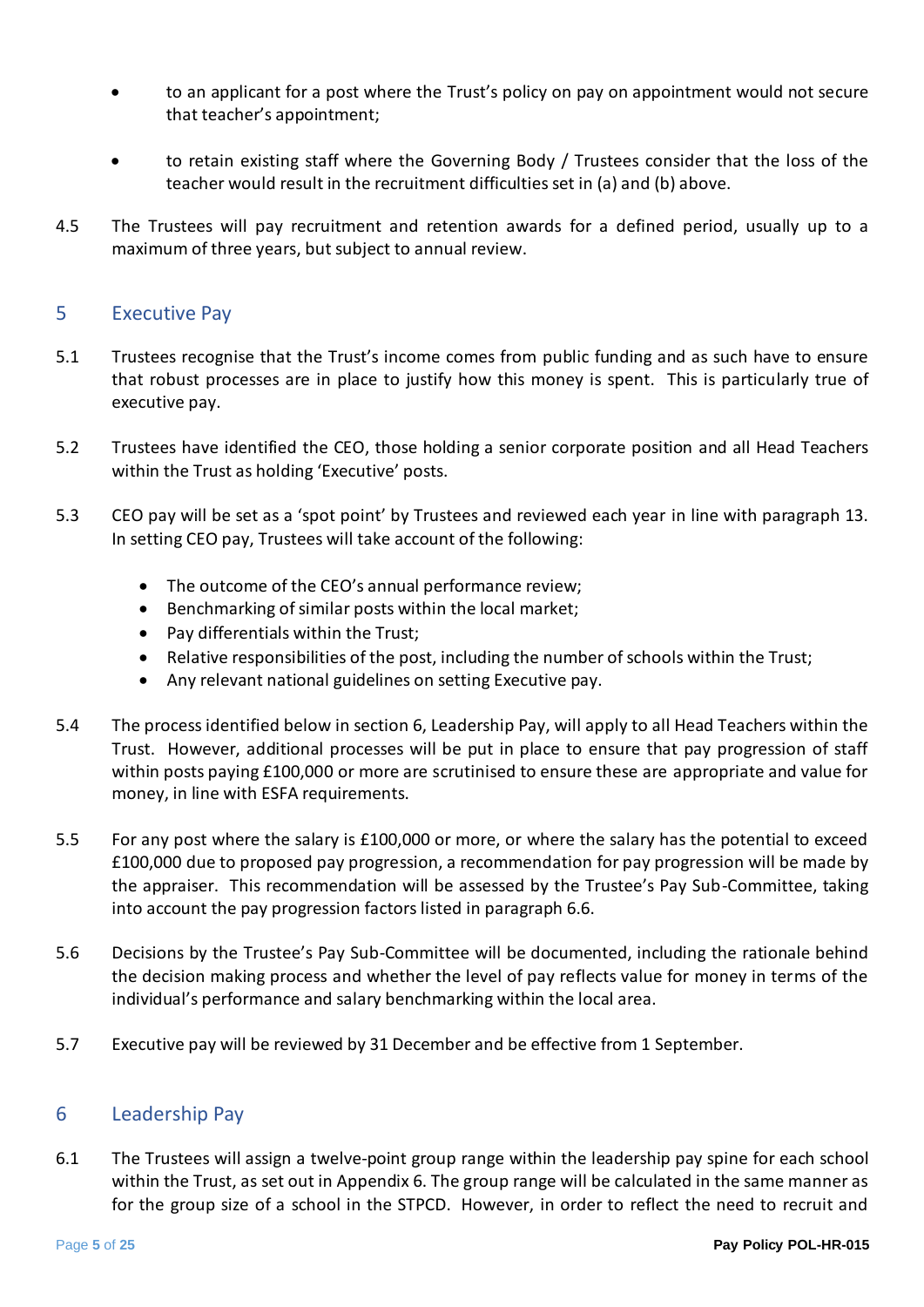retain the very best Head Teachers, and to reflect the higher demands of running an academy, the top of each EMET group range will sit 4 pay points above that of STPCD group sizes.

- 6.2 Each LGB will set a seven point ISR range from within the twelve-point group range for their Head Teacher, ensuring that there is no overlap of salary bands between the Head Teacher's and other leadership posts within their Academy.
- 6.3 The Trustees will consider an additional discretionary payment to any Head Teacher if they take on additional roles or responsibilities not taken into account in the setting of the seven point pay range.
- 6.4 For all other leadership posts, the LGB will determine a five point pay range from within the leadership pay spine set out in Appendix 5 of this policy. The range for individual posts will be determined according to the duties and responsibilities of the post and may vary between posts.
- 6.5 To achieve pay progression, all teachers paid on the Leadership Spine, including the Head Teacher, must demonstrate sustained high quality of performance. In addition, they must have completed a successful annual appraisal review.
- 6.6 In assessing and reviewing the salaries of posts on the Leadership Spine, the LGB upon the advice of the Head Teachers and/or external advisor(s) where appropriate, will give due consideration to the following factors:
	- The outcome of the annual performance review for each individual;
	- The Individual Salary Range (ISR), which can be reviewed throughout the year for recruitment and retention purposes;
	- Pay differentials within the school and Leadership Group;
	- Relative responsibilities of posts;
	- Advice and guidance from the Head Teacher and/or external advisor(s) as appropriate.
- 6.7 Where the performance of a member of staff paid on the leadership range falls short of the standards expected of them, and subsequently they fail to complete a successful annual appraisal review, there will be no incremental salary progression awarded at the annual review in September.
- 6.8 In addition, Trustees have determined that any annual pay award added to the pay scales by Trustees, will not be awarded to any member of staff paid on the leadership pay range, where there are concerns about the performance of the member of staff as outlined in paragraph 5.5. This means that their pay will be frozen.
- 6.9 In the circumstances outlined in paragraphs 5.5 and 5.6, the performance of the member of staff will be managed through the appropriate arrangements in the Trust's Appraisal policy. Where, as a result of the additional supported appraisal, the performance of the member of staff is subsequently deemed to meet the expected standards, the Trustees may, from that date, apply the annual pay award previously withheld as outlined in paragraph 5.6, but with no backdating. Incremental salary progression on the leadership pay range will not be considered until the next annual pay review in September.
- 6.10 It is recognised that up to two incremental points can be awarded in any one year for members of the leadership group, subject to completion of successful annual appraisal reviews and continuing to meet the relevant East Midlands Education Trust Teacher Standards (Appraising Teacher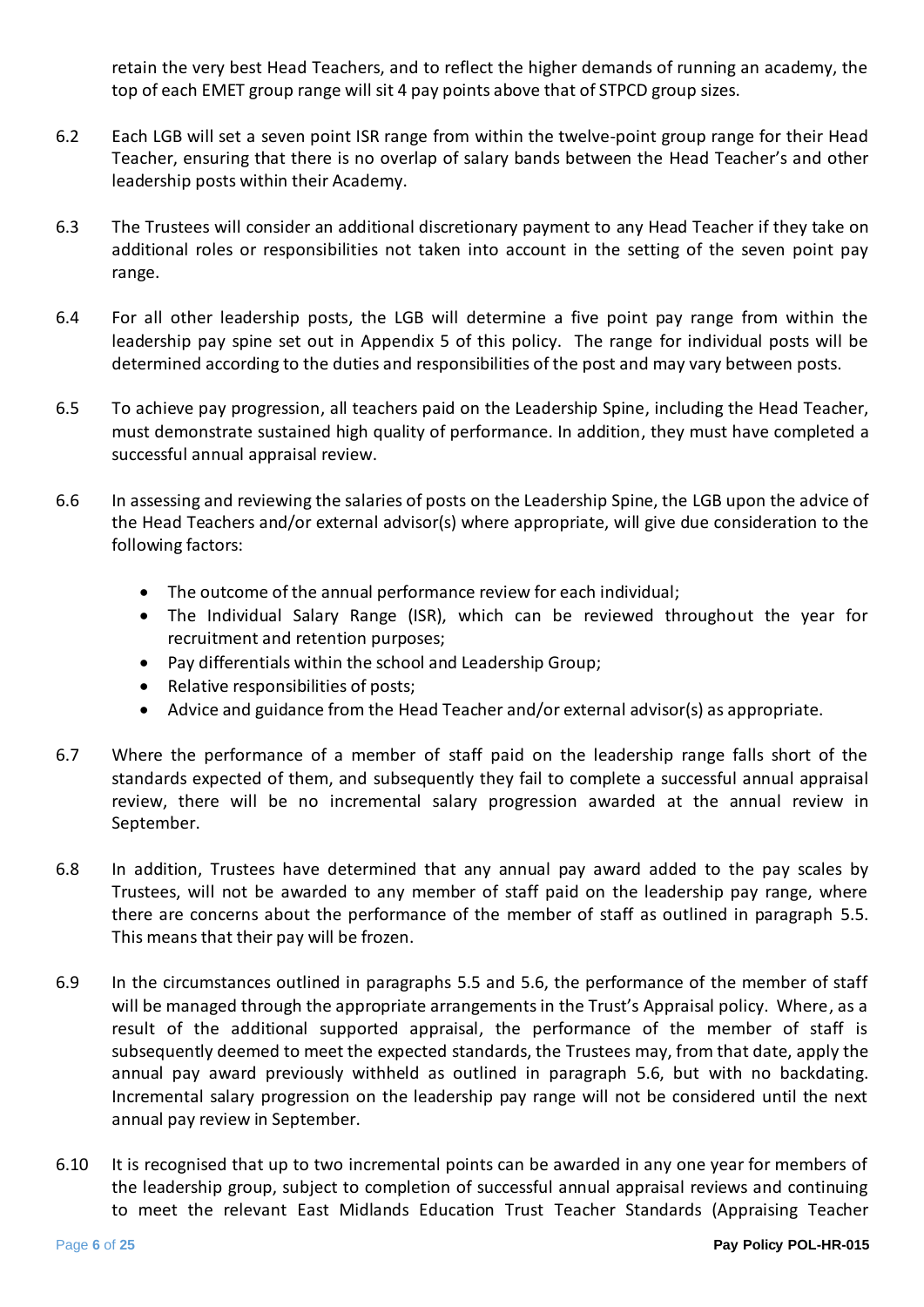Performance Policy, Appendix A). The award of a second point would only normally be in exceptional circumstances.

6.11 The pay range for teachers paid on the leadership scale (other than the head teacher) will be reviewed by the LGB on 1 September each year and at any other time during the year where there is a significant permanent change in the duties and responsibilities of the post. Where it is necessary to consider a retention payment for a member of staff on the leadership pay spine, this should be referred to Trustees to make a final decision to ensure consistency of application across the Trust.

## <span id="page-6-0"></span>7 Pay Scale for classroom teachers

- 7.1 In line with the Trust's Appraising Teacher Performance Policy, the designated appraiser will make recommendations about the annual determination of pay to the Head Teacher who will be responsible for making final recommendations to the LGB.
- 7.2 The Trustees have established a nine point pay scale for Main Scale and Upper Pay Range Teachers as set out in Appendix 5 of this policy. Consideration for progression on the Main Scale will be undertaken on an annual basis in September of each year.
- 7.3 The Trustees have established two pay bands for the Main Scale. Progression within a pay band will be considered on an annual basis, subject to the teacher demonstrating through performance appraisal that they meet all of the appropriate East Midlands Education Trust Teacher Standards (Appraising Teacher Performance Policy, Appendix A) and that they have developed their performance through successful completion of their appraisal objectives. Where on that basis a teacher's performance is deemed to meet the expectations set by the school at the start of the appraisal cycle the teacher will move to the next point within the relevant band.
- 7.4 Movement from pay band 1 to pay band 2 will be subject to a review of the teacher's performance over the previous two years to ensure that the quality of their teaching over time is consistently good when measured against the relevant Ofsted criteria and that they have demonstrated an ongoing and sustained development of their professional practice against the relevant standards. Where a teacher was appointed to the Trust on M3, they may move to M4 in pay band 2 after just one year, if they can show a development of professional practice against the relevant standards.
- 7.5 Where in exceptional circumstances a teacher's performance is considered to be exceeding the normal expectations of the Trust, the LGB may consider awarding a second incremental point, up to the maximum of the pay band.
- 7.6 Where a teacher's performance has been considered not to show a development of professional practice against the relevant standards, and in particular where the teacher's performance is judged to be 'requiring improvement', the teacher may not receive any incremental salary progression or annual pay award in that annual review cycle.
- 7.7 Where there are on-going concerns about a teacher's performance they will be addressed through the appropriate arrangements set out in the Trust's Appraising Teacher Performance policy. Where as a result of the additional supported appraisal, the performance of the member of staff is subsequently deemed to meet the expected standards required for their pay range, the local governing body may, from that date, apply the annual pay award previously withheld, but with no backdating. Incremental progression on the relevant pay range will not be considered until the next annual pay review in September.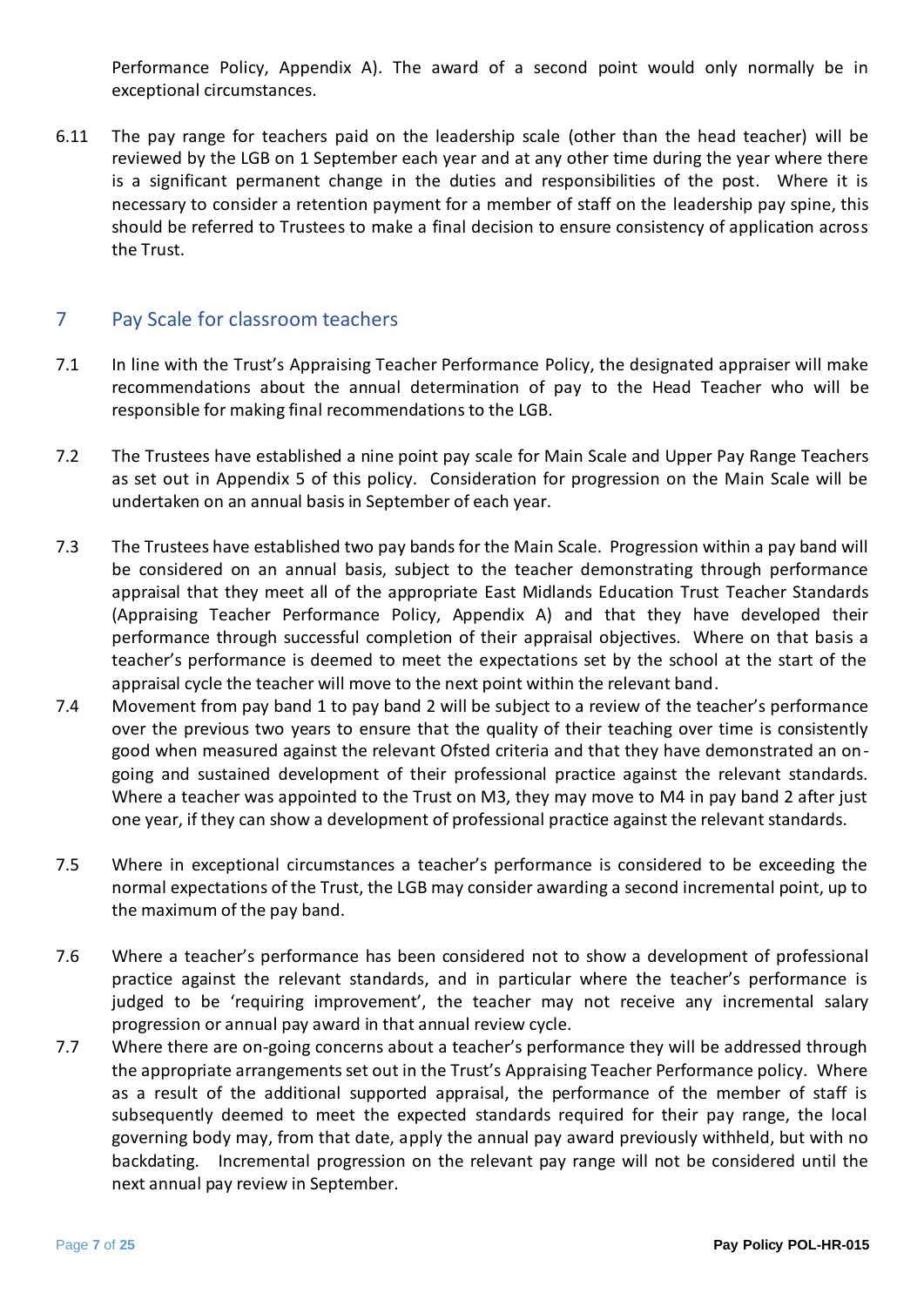- 7.8 Similarly, a teacher will not progress to the next pay point where the teacher has not worked in at least 26 weeks in the previous year. Adjustments will be made to take account of special circumstances, e.g. an absence on maternity or long-term sick leave. The exact adjustments will be made on a case by case basis, in discussion with HR, depending on the individual teacher's circumstances.
- 7.9 As a teacher moves up the main pay range, evidence should show:
	- an increasing positive impact on pupil progress;
	- an increasing impact on wider outcomes for pupils;
	- improvements in specific elements of practice identified to the teacher, e.g. behaviour management or lesson planning;
	- an increasing involvement in professional development and sharing best practice across the Academy and/or Trust;
	- an increasing impact on the effectiveness of staff and colleagues.

#### <span id="page-7-0"></span>8 Upper Pay Range

- 8.1 The Trustees recognise their legal responsibilities for the process and as a result of this, delegate to the LGB and in turn each Head Teacher the responsibility for the assessment and feedback of eligibility for progression to the Upper Pay Range.
- 8.2 Any classroom teachers will be eligible to apply for assessment for progression to the Trust's Upper Pay Range, regardless of their position on the Trust's main scale for classroom teachers, at any time between 1 June and 30 September but only once in any one cycle.
- 8.3 The Trustees also recognise that an application for assessment for progression to the Trust's Upper Pay Range is a voluntary process and entirely a matter of choice for individual teachers.
- 8.4 To be successful, a teacher will need to be able to demonstrate that they meet the East Midlands Education Trust Teacher Standards including those for the Upper Pay Range (Appraising Teacher Performance Policy, Appendix A) and that they have demonstrated sustained and substantial performance as evidenced by their last two performance appraisal review statements.
- 8.5 The Trustees have adopted the following definitions of substantial and sustained in the context of this policy:

**Substantial:** Performance at a level that is consistent with the standards established within the East Midlands Education Trust criteria for the Upper Pay Range. The teacher's achievements and contribution to the school are significant, not just in raising standards of teaching and learning in their own classroom, or with their own groups of children, but also in making a significant wider contribution to school improvement, which impacts on pupil progress and the effectiveness of staff and colleagues.

**Sustained:** The teacher must have had two consecutive appraisal reports in this trust and have made good progress towards completing their objectives during this period. They are expected to have shown that their teaching expertise has grown over the relevant period and is consistently good with many features outstanding.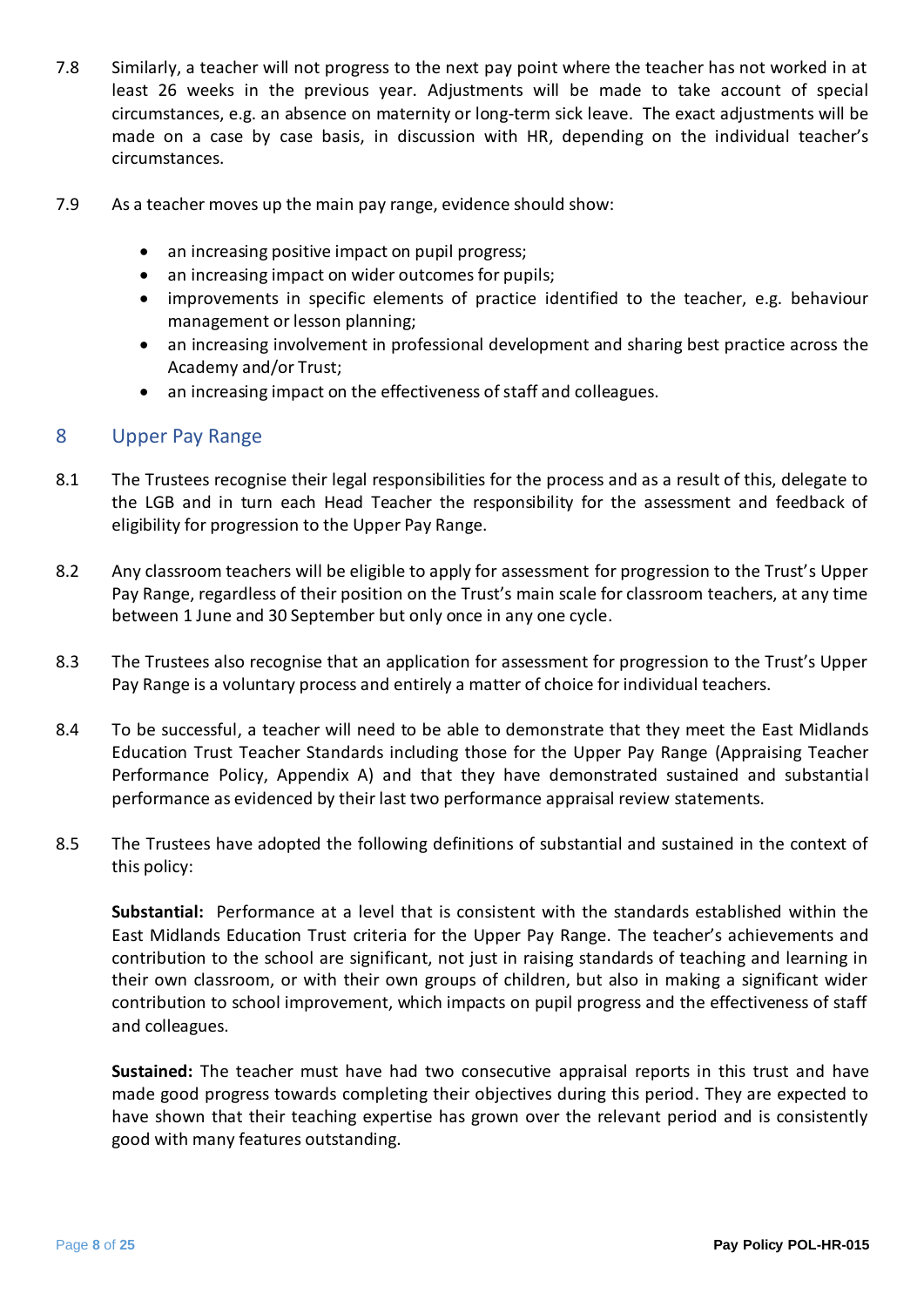- 8.6 The Head Teacher will notify teachers of the outcome of the assessment following completion of the annual appraisal review process and normally at the latest by 31 October. Any appeals against the decision will be dealt with in accordance with the Trust's pay appeals procedure, as described in Appendix 1a.
- 8.7 If successful the teacher will move to the first point on the Trust's Upper Pay Range on 1 September falling within the application period, in accordance with the provisions of this policy.
- 8.8 Consideration for further progression on the Upper Pay Scale is automatic and not by application from the individual teacher. However, progression is at the discretion of the LGB upon the advice of the Head Teacher, and there needs to be evidence of a substantial and sustained performance and contribution to the school combined with evidence of on-going successful annual appraisal reviews with objectives set against the East Midlands Education Trust Teacher Standards. A successful performance review as prescribed by the School Teachers Appraisal Regulation 2012 will involve an appraisal process of:
	- appraisal objectives
	- classroom observations
	- other evidence (see Appendix 3)
	- review statements
	- evidence of meeting the relevant East Midlands Education Trust Teacher Standards
- 8.9 To ensure that the achievements and contribution have been substantial and sustained following a move to the Upper Pay Range, evidence should show:
	- an increasing depth of knowledge and understanding of their subject / curriculum area
	- an increasing contribution to the development and well-being of pupils
	- a deepening of knowledge and understanding of assessment requirements and suitability of qualifications to meet learners' needs
	- an increasing contribution to advising the wider leadership team about areas of development and best practice in specific curriculum areas and wider areas of activity in the Trust
	- an increasing proactive involvement in leading and promoting collaborative working and professional development of colleagues
	- an increasing proactive involvement in coaching and mentoring and wider CPD provision for colleagues
	- a sustained and deepening role model of best practice, providing on-going advice and feedback to colleagues.
- 8.10 Incremental progression on the Upper Pay Range will not normally be awarded annually other than in exceptional circumstances. Normally at least two years will elapse between a teacher being appointed to the first point on the Trust's Upper Pay Range and progression to the next point, with a further two years before progression to the top of the Trust's Upper Pay Range. This will be subject to successful completion of successive annual appraisal reviews and the teacher demonstrating that they have continued to develop and deepen their teaching expertise with significant elements which are outstanding, and their wider contribution to school improvement.
- 8.11 In cases where two consecutive appraisal cycles have not been completed, but the teacher has two consecutive years' service (eg due to maternity leave or long term sickness) a discussion should be sought with HR to discuss eligibility for progression.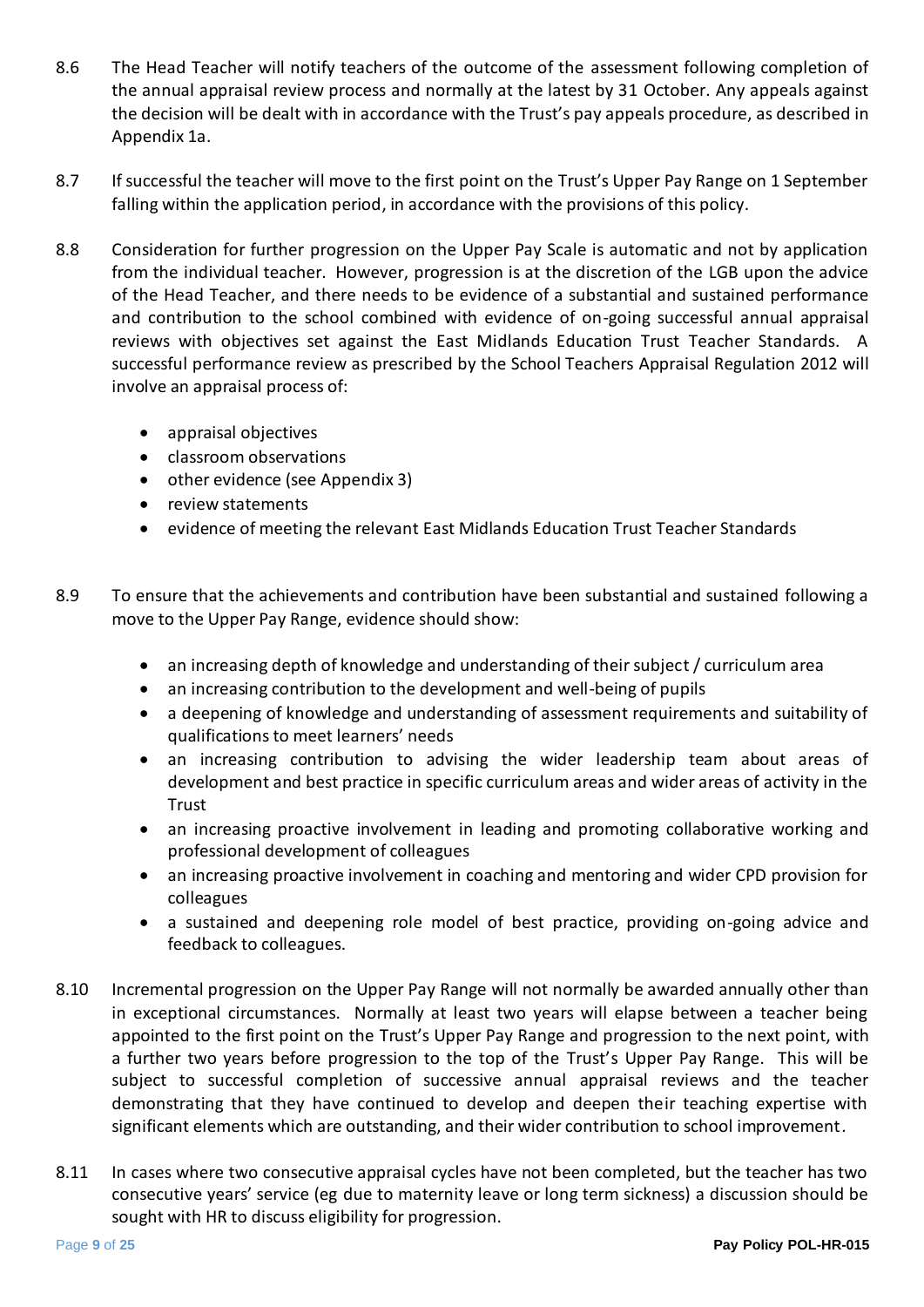- 8.12 As part of the annual determination of pay for all teaching staff, the appraiser will make initial recommendations to the Head Teacher for each post-holder. The Head Teacher will be responsible for making any formal recommendations on pay to their Academy's Governing Body.
- 8.13 Where there are concerns about the performance of a teacher paid on the upper pay range, the arrangements for managing performance through appraisal, and decisions on pay progression outlined in paragraphs 6.5 and 6.6 of this policy for classroom teachers will be applied.
- 8.14 East Midlands Education Trust will not be bound by any pay decision made by another school outside of the Trust. If a teacher is simultaneously employed at another school within the trust under separate contracts, they may submit separate applications to each school.

## <span id="page-9-0"></span>9 Teaching and Learning Responsibility Payments (TLRs)

- 9.1 TLR payments will be awarded where a teacher is required to undertake a sustained additional responsibility for ensuring the continued delivery of high quality teaching and learning for which they are accountable.
- 9.2 In establishing roles for which TLR payments are awarded, the LGB will take account of the responsibilities of the post including those relating to SEN.
- 9.3 The Trustees have determined the value of TLR payments as specified in Appendix 5.
- 9.4 The level at which a TLRis paid will take account of the size and complexity of the role. Payment of a TLR may be on either a permanent or temporary basis according to specific circumstances.
- 9.5 The LGB may award a temporary TLR3 payment of between £500 to £2,500 to a post requiring additional duties for a time limited period for a specific project, identified as a priority within the school development plan or other substantial school improvement projects or exceptional one off externally driven responsibilities.
- 9.6 The value of any temporary TLR3 will be determined within the above range on an individual basis according to complexity and level of responsibility of the role. The initial duration of the temporary TLR3 will be identified at the commencement of the post and will be reviewed regularly and at least annually.
- 9.7 Where there are concerns about the performance of a teacher with a TLR, the arrangements for managing performance through appraisal and decisions on pay outlined in paragraphs 6.5 and 6.6 for classroom teachers will be applied. Any decision not to grant pay progression will include incremental pay progression on the teacher's relevant pay scale and the annual pay award relating to both the pay scale and the TLR payment unless the trustees have deemed otherwise.
- 9.8 For part time staff, all TLRs will be paid pro rata in accordance with the individuals' contracted hours of work. Where a single TLR is shared between two or more members of staff, the proportion of TLR awarded will not be pro rata'd further for part time staff, as long as the proportion of the TLR they receive does not exceed the proportion of full time hours that they are contracted to work.
- 9.9 There will be no safeguarding (pay protection) of any temporary TLR payments.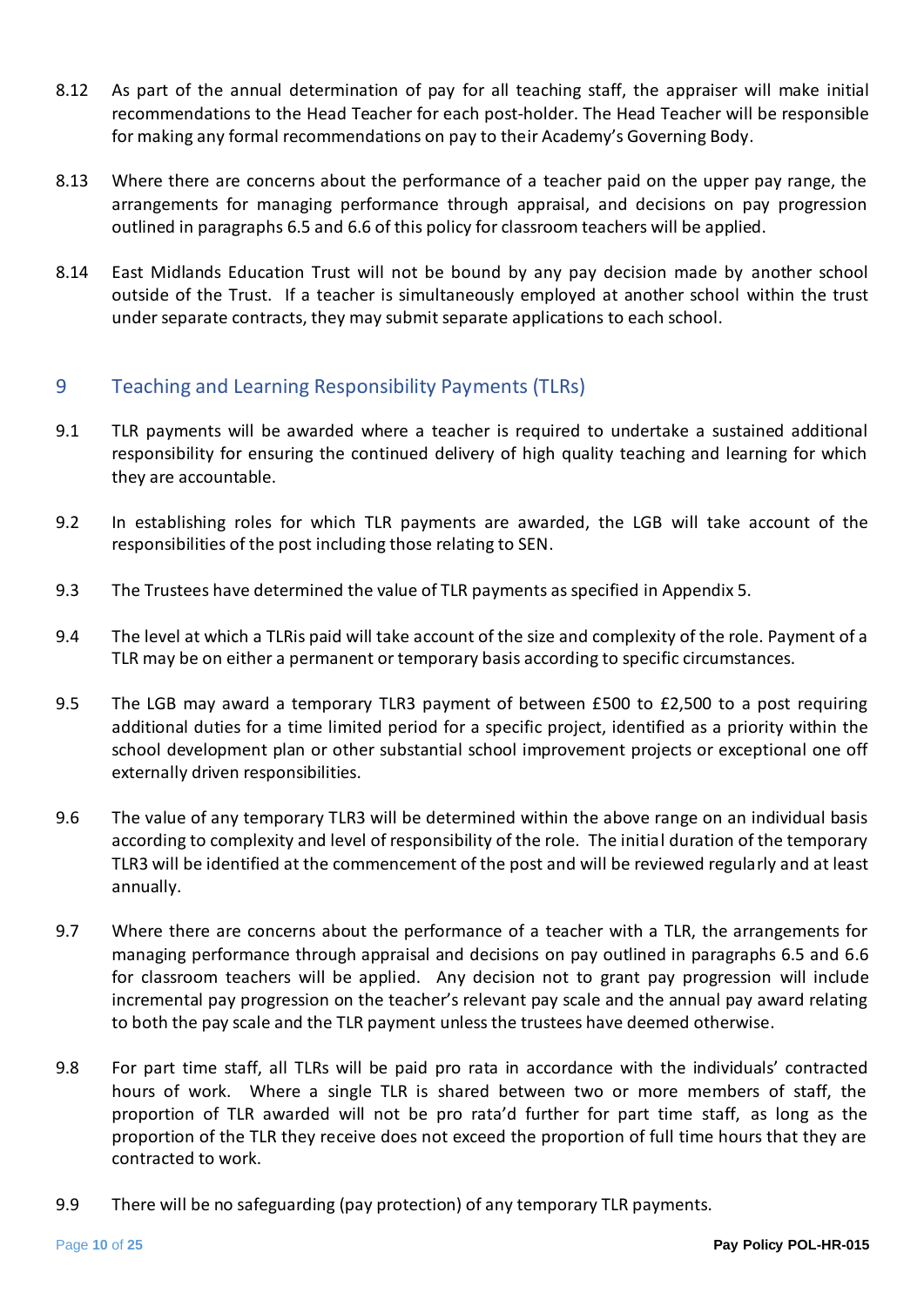#### <span id="page-10-0"></span>10 Leading Practitioner Posts

10.1 The Trustees recognise their power to appoint Leading Practitioner posts. Any such appointments will be made in the light of advice from the Head Teacher of each Academy and further consideration of the implications for their Academy.

#### <span id="page-10-1"></span>11 Supply Teachers employed by the school

- 11.1 Teachers employed on a supply basis will have their pay determined in line with the statutory pay arrangements consistent with other teachers. Teachers paid on a daily basis will have their salary assessed as an annual amount, divided by 195 and multiplied by the number of days worked.
- 11.2 Teachers who work less than a full day will have their salary calculated as in paragraph 14.1 but also divided by the length of the school day (i.e. six and a half hours) and multiplied by the number of hours worked.

#### <span id="page-10-2"></span>12 Unqualified teachers

12.1 The Trustees have set a pay scale for unqualified teachers as detailed in Appendix 5. The LGB, upon the advice of the Head Teacher, will, when determining which point to place newly appointed unqualified teachers on the pay scale, take account of any relevant qualifications and experience. Progression on the unqualified teacher scale will be subject to performance and successful appraisal review as set out for other teachers covered by this policy. There will be no automatic salary progression for unqualified teachers.

#### <span id="page-10-3"></span>13 Pay Progression timescales and process

- 13.1 The LGB, upon the advice of the Head Teacher, will review every teacher's salary by 31 October with any pay progression being effective from 1 September each year. Where through external factors this has not proved possible, the process will be completed as soon as possible. In respect of the review of the Head Teacher's and other leadership posts salaries salary this will be completed by 31 December, again effective from 1 September.
- 13.2 The appraiser will make appropriate recommendations to the Head Teacher who will be responsible for all pay recommendations to the LGB which will determine the appropriate pay structure on behalf of the Trustees. Each member of the teaching staff will be notified of their assessments in writing and will detail:
	- the pay points assessed for qualifications and experience;
	- any safeguarding (pay protection) either of pay points or salary;
	- the basis on which the total salary has been determined, i.e. teaching and learning responsibility, SEN, recruitment allowances, upper pay range etc.;
	- the safeguarded (pay protected) allowances where one is held by the teacher concerned;
	- financial benefits.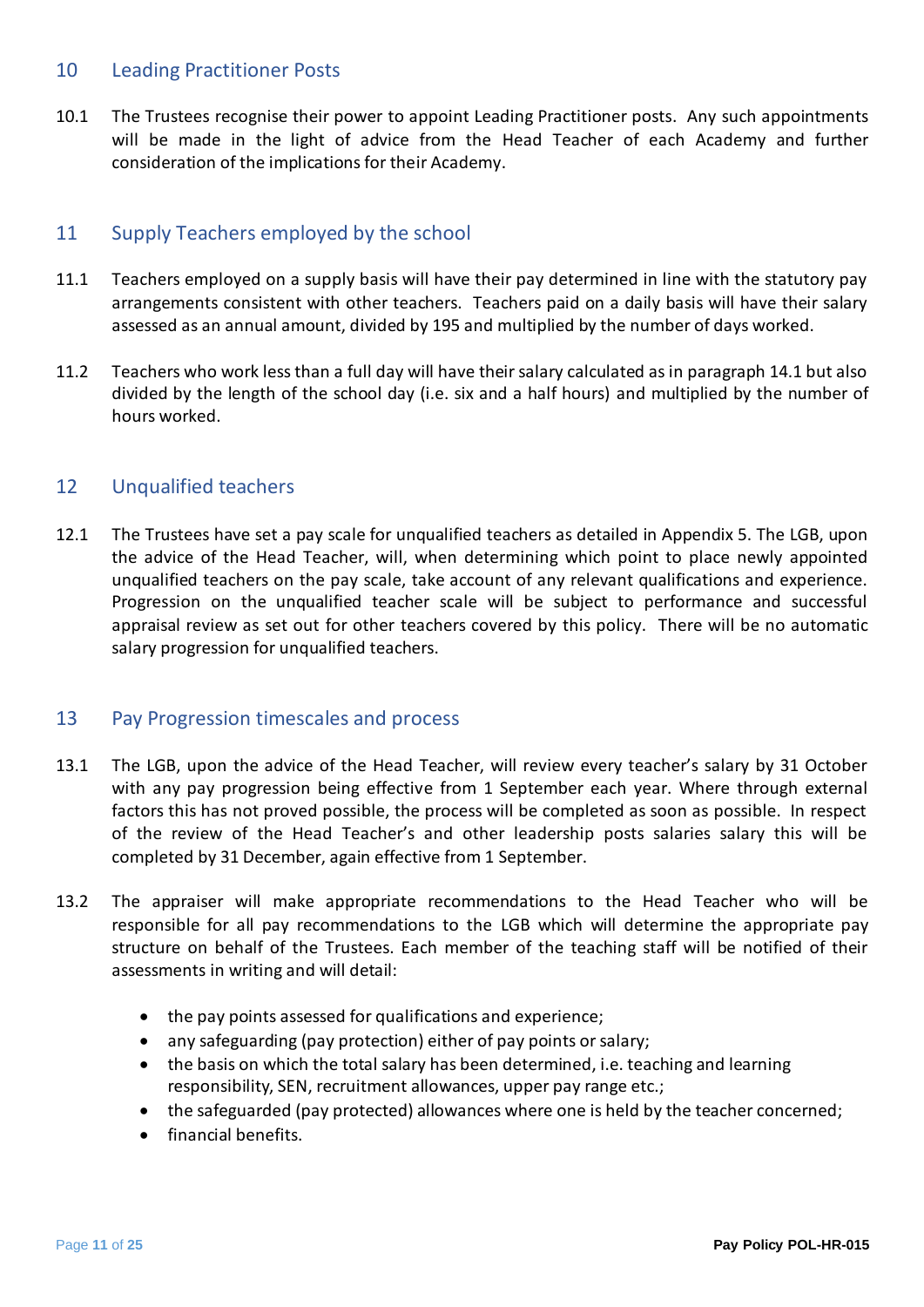13.3 It is recognised that reviews may need to take place at other times of the year to reflect changes in circumstances or job descriptions that impact on an individual's pay. A written statement will be given after any review and where applicable will give information on the basis on which the decision was made.

## <span id="page-11-0"></span>14 Additional Payments

- 14.1 Teachers who undertake agreed voluntary learning activities outside the normal school day may be entitled to an additional payment. Upon the advice of the Head Teacher, if payment is recommended, each case is to be considered by the LGB, before the activity takes place, ensuring the activity is equitable. These activities may include:
	- Easter Revision School
	- Summer Schools
	- Saturday morning Booster Classes
- 14.2 The Trustees, upon the advice of the LGB and Head Teacher of each Academy, recognise their discretionary power to make additional payments where appropriate to teachers in respect of:
	- continuing professional development undertaken outside the school day;
	- activities relating to the provision of initial teacher training as part of the ordinary conduct of the school.
- 14.3 Any approved payments for such activities will be based on the hourly rate of the individual at the point the work was carried out, in accordance with Appendix 5.
- 14.4 Where a member of staff is required to 'act up' to a higher graded post, the LGB may consider an appropriate agreed additional payment to that member of staff up to a maximum of the higher graded post.

#### <span id="page-11-1"></span>15 Pay Deductions

15.1 Where there are instances of staff having been paid for work which they have not undertaken, the Head Teacher reserves the right to stop this payment. Such instances would include, for example, a sickness absence which has not been self-certificated, where compassionate leave has been taken without approval, or where time off from school has been taken without permission and without regard to procedures. In such instances the member of staff concerned would have the right of appeal against the decision to make a pay deduction as described in the Pay Appeals procedure in Appendix 1.

#### <span id="page-11-2"></span>16 Safeguarding (Pay Protection)

16.1 The arrangements for the safeguarding of salaries (pay protection) for teaching staff paid on the East Midlands Education Trust contract will be determined according to the circumstances of the case up to a maximum period of two years. For those teachers paid under the School Teachers' Pay and Conditions Document, safeguarding (pay protection) will be applied in accordance with the relevant sections of that document.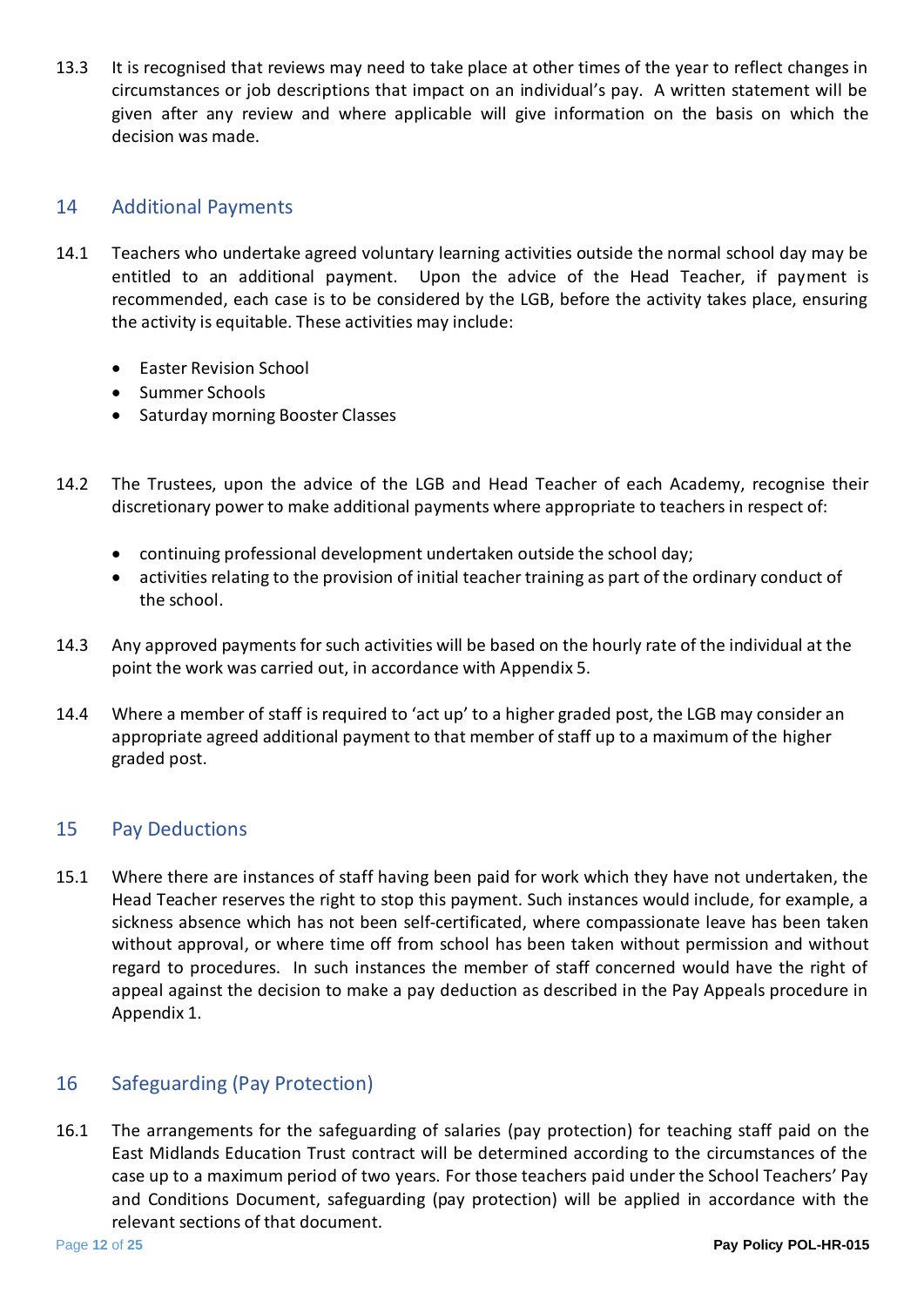#### <span id="page-12-0"></span>17 Associate staff

#### **Recruitment**

- 17.1 The arrangements for advertising vacancies for associate staff will mirror those for teachers. Advertisements will indicate the appropriate annual salary and grade determined by the Trust's job evaluation scheme.
- 17.2 Normally the Trustees will expect staff to be appointed to the minimum of the scale, unless there are good reasons for not doing so, i.e. previous relevant experience, exceptional qualifications or present salary.
- 17.3 In exceptional circumstances, the LGB, upon the advice of their Head Teacher, may make recruitment and retention payments. Any such payments will only be allocated where the following can be proven:
	- for posts in known shortage areas;
	- for posts which have previously been difficult to fill in recent years;
	- to an exceptional applicant for a post in cases where there are no other appointable candidates and where the Trust's policy on pay on appointment would not secure that appointment;
	- to retain existing staff where the LGB can demonstrate that the loss of the staff member would result in the recruitment difficulties set in (a) and (b) above.
- 17.4 The Trustees will pay recruitment and retention awards for a defined period, usually up to a maximum of three years, but subject to annual review.

#### <span id="page-12-1"></span>18 Senior Leadership Pay

- 18.1 Trustees recognise that the Trust's income comes from public funding and as such have to ensure that robust processes are in place to justify how this money is spent. This is particularly true of senior leadership pay.
- 18.2 Within the GLPC Job Evaluation Scheme, organisations have discretion to set their own payscales for posts which are evaluated higher than PO6. These posts are determined as Senior Leadership posts.
- 18.3 Senior Leadership pay will be set as a five point pay range from within the leadership pay spine set out in Appendix 5 of this policy. The range for individual posts will be determined according to the duties and responsibilities of the post and will take account of the following:
	- The job evaluation score as determined by the Trust's job evaluation scheme;
	- Benchmarking of similar posts within the local market;
	- Pay differentials within the Trust;
	- Relative responsibilities of the post, including the number of schools within the Trust;
	- Any relevant national guidelines on setting Senior Leadership pay for associate staff.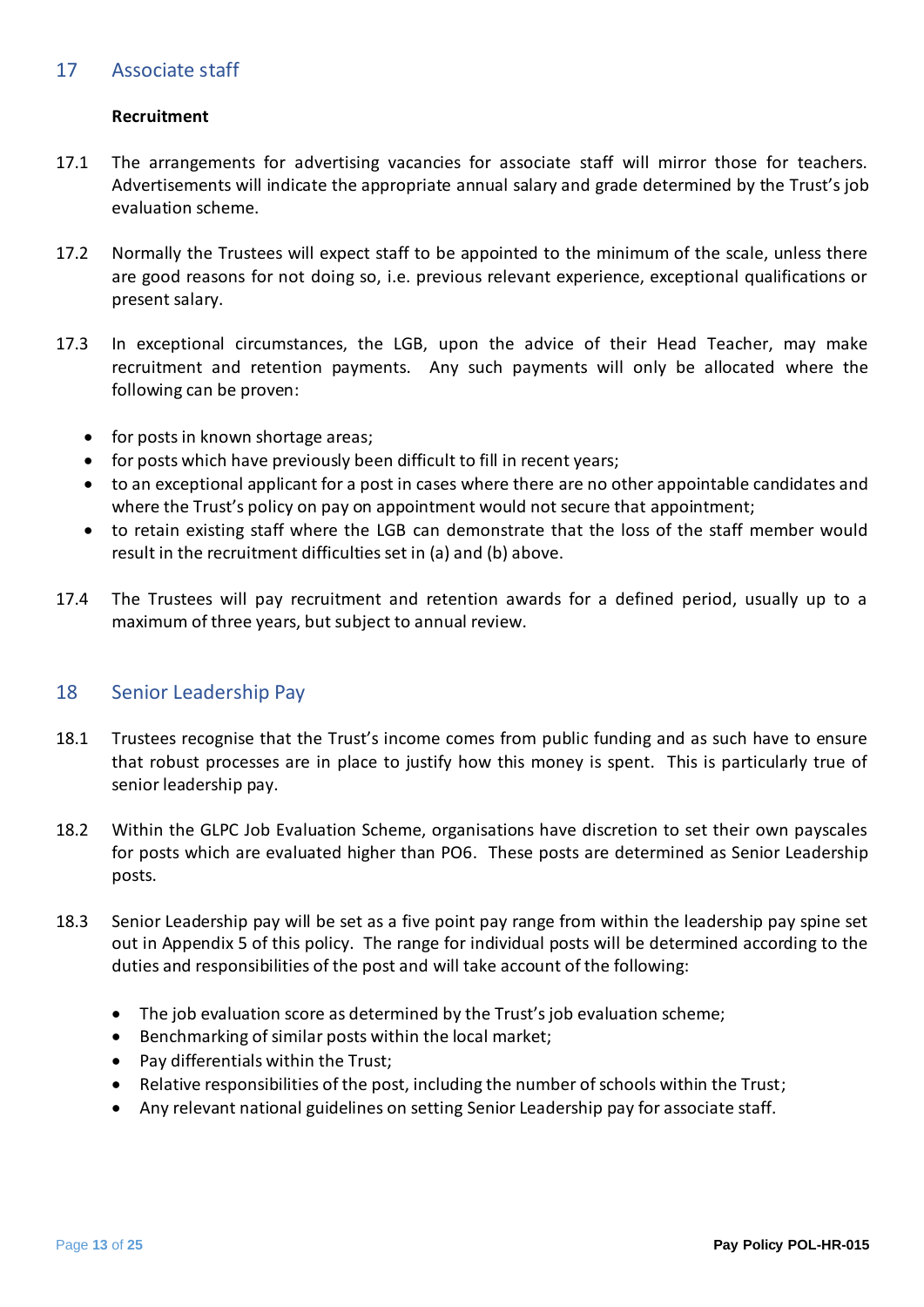#### <span id="page-13-0"></span>19 Salary Progression

- 19.1 Consideration of incremental progression for Associate staff will be undertaken on an annual basis in September each year subject to the maximum of the scale. Progression on the scale will be subject to the member of staff demonstrating through performance appraisal that they meet all the elements of their job description and person specification and that they have developed their performance through successful completion of their appraisal objectives. Where on that basis the performance of a member of staff is deemed to meet the expectations set by the school at the start of the appraisal cycle the member of staff will move to the next point within the relevant scale.
- 19.2 Where in exceptional circumstances the performance of a member of staff is considered to be exceeding the normal expectations of the Trust, the LGB may consider awarding an additional pay point, up to the maximum of the pay scale.
- 19.3 Where the performance of a member of staff has been considered not to meet the criteria set out in paragraph 17.1 and in particular where their performance is judged to be 'requiring improvement', the member of staff may not receive any salary progression in that annual review cycle. This will include both incremental pay progression within the scale and any annual pay award agreed by the Trustees. Where there are on-going concerns about their performance they will be addressed through the appropriate arrangements set out in the Trust's Appraising Associate Staff Performance Policy.
- 19.4 Where as a result of the additional supported appraisal the performance of a member of staff is subsequently deemed to meet the expected standards required for their pay range, the local governing body may, from that date, apply the annual pay award previously withheld, but with no backdating. Incremental progression on the relevant pay scale will not be considered until the member of staff's next annual pay review.
- 19.5 Similarly, where a member of staff has not completed six months' service at the normal review date, progression on the pay scale will not be considered until the completion of six months' service. Future progression will then be considered in the normal annual cycle. Adjustments will be made to take account of special circumstances, e.g. an absence due to on maternity or long-term sick leave. The exact adjustments will be made on a case by case basis, in discussion with HR, depending on the individual's circumstances.
- 19.6 As a member of staff moves up their pay scale, evidence should show, as appropriate to the role:
	- an increasing positive contribution to impact on pupil progress;
	- an increasing contribution to impact on wider outcomes for pupils;
	- improvements in specific elements of practice identified to the member of staff, e.g. support to the teacher in behaviour management or lesson planning,
	- a deepening of skills and expertise in the specific areas of responsibility for the post;
	- an increasing involvement in professional development and sharing best practice across the Trust;
	- an increasing impact on the effectiveness of staff and colleagues;
	- an increasing contribution to the work of the Trust outside the specific area of specialism.
- 19.7 Where there are instances of staff having been paid for work which they have not undertaken the Head Teacher reserves the right to stop this payment. Such instances would include, for example, a sickness absence which has not been self-certificated, where compassionate leave has been taken without approval, or where time off from school has been taken without permission and without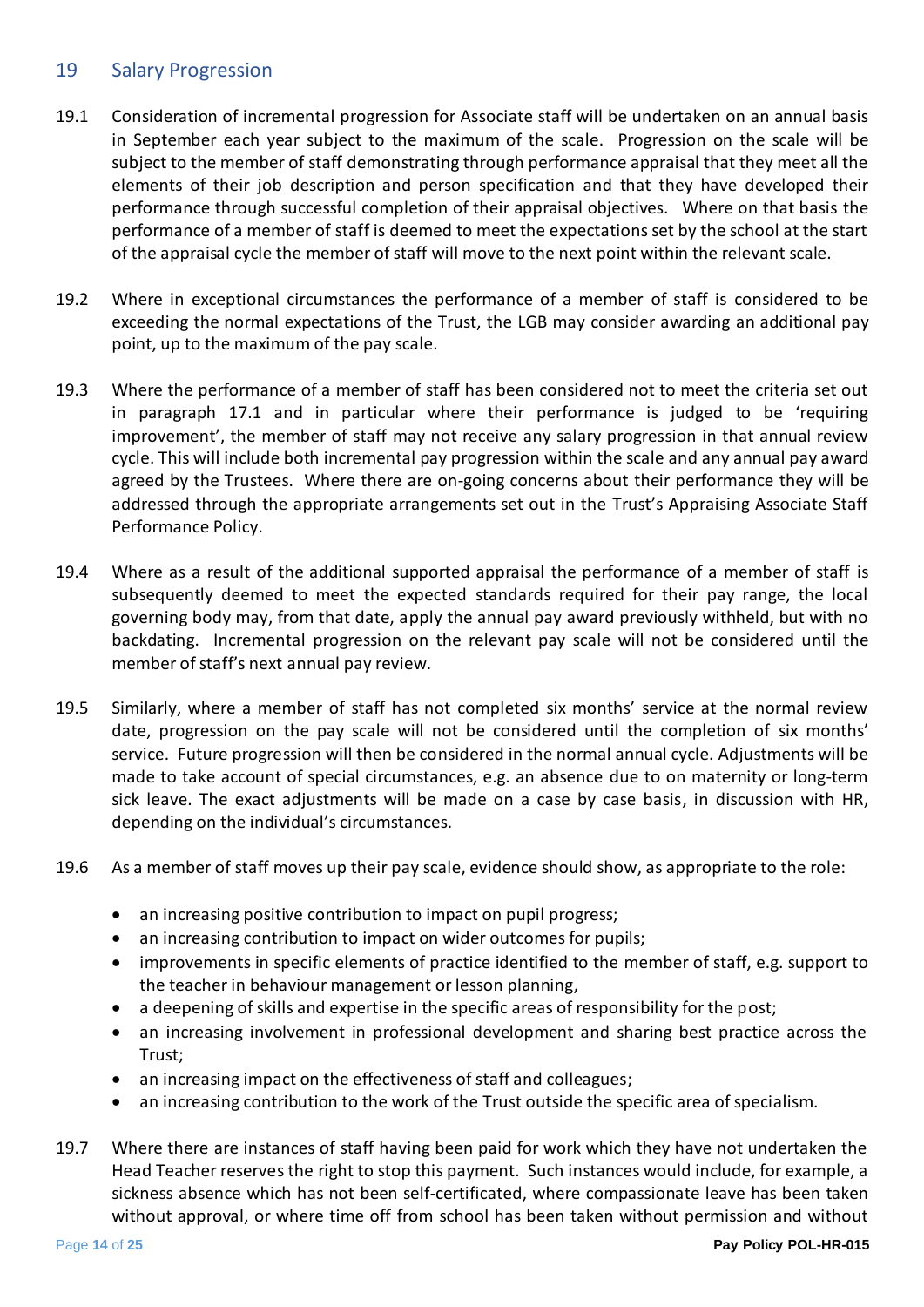regard to procedures. In such instances the member of staff concerned would have the right of appeal against the decision to make a pay deduction as described in the Pay Appeals procedure in Appendix 1a.

#### <span id="page-14-0"></span>20 Responsibilities

- 20.1 All associate staff roles are job evaluated using a nationally recognised and approved job evaluation scheme. The scheme assigns roles to a scale within the National Pay Spine which is shown in Appendix 4.
- 20.2 Where the Head Teacher considers that the duties and responsibilities of an individual member of associate staff have evolved to a different level, this will be considered as part of the annual review process, or at any other time in the year when the changes become apparent. The job description will be amended and re-evaluated through the job evaluation scheme. If a salary change is necessary, the structure plan will be amended accordingly. The Trustees recognise the right for any member of staff to raise the issue of their grading with the Head Teacher if that member of staff feels it to be appropriate.
- 20.3 Once a grading has been determined for a particular post, it will not be changed unless the duties and responsibilities of that post change substantially.
- 20.4 The Trustees recognise the need to include provision for associate staff who undertake additional responsibilities on a temporary basis. The mechanism which will be used to meet this situation will be one of the following:
	- "acting up" to a higher grade where the grade of the role being covered is higher than the individual's substantive grade;
	- a one-off honorarium payment based on a calculation of additional workloads or responsibilities undertaken to meet a particular requirement;
	- an additional increment (subject to the maximum of the grade) to recognise additional workload where the grade of the tasks is the same as the individual's substantive grade;
	- overtime with prior approval of the Head Teacher to meet short-term and excessive workloads where it is essential that the task needs to be undertaken within a defined timescale. Overtime will only be paid to staff at spinal column point 28 and below according to the following table:

| <b>Hours worked</b>        | Pay level       |
|----------------------------|-----------------|
| Up to 37 hours per week    | Plain time      |
| Over 37 hours per week     | Time and a half |
| Weekends and Bank Holidays | Double time     |

20.5 Re-gradings, additional increments, honoraria or planned overtime will only be approved on the basis of duties and responsibilities undertaken.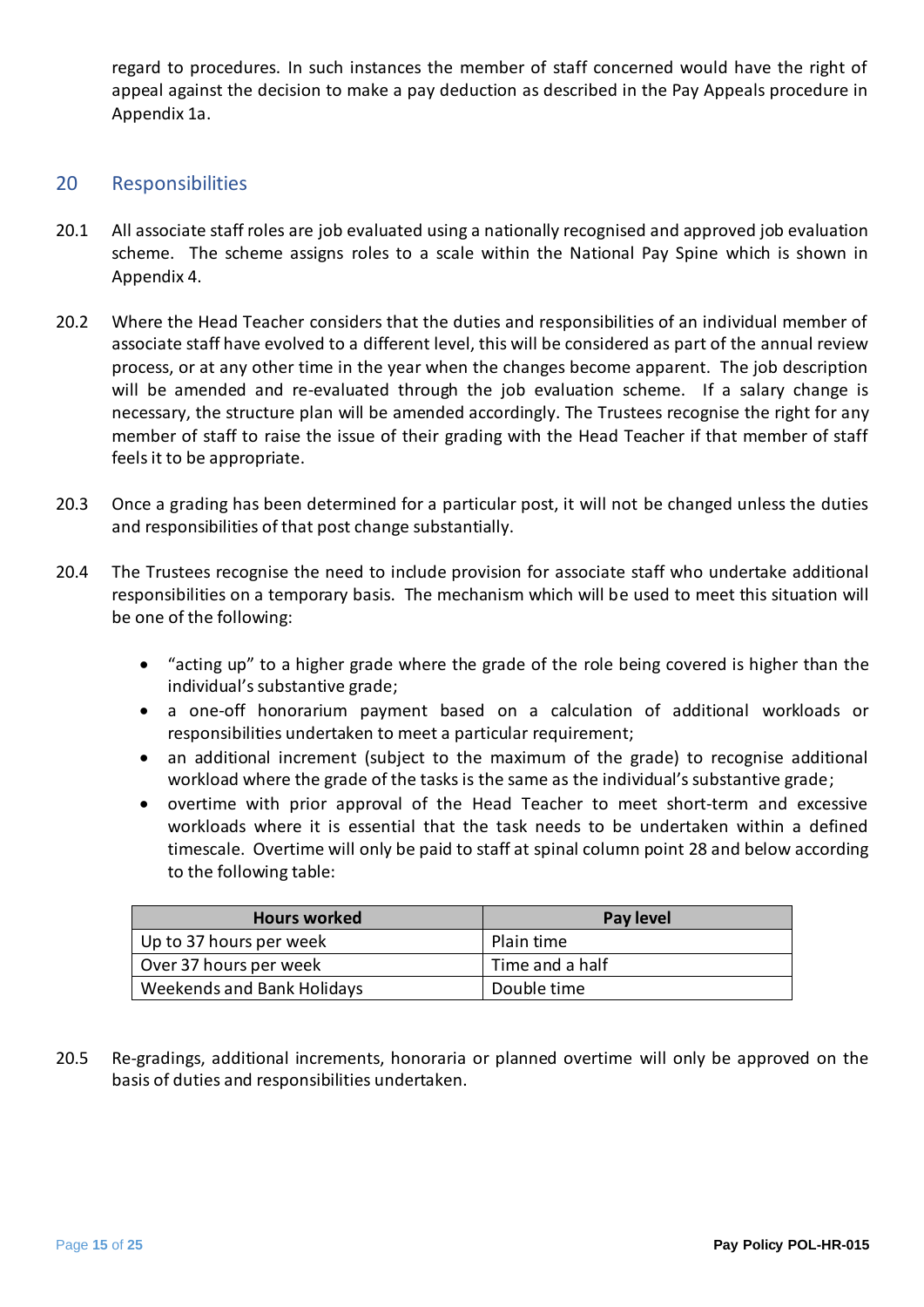#### <span id="page-15-0"></span>21 Safeguarding (Pay Protection)

21.1 The arrangements for the safeguarding of salaries of associate staff will be determined according to the circumstances of the case up to a maximum period of two years.

#### <span id="page-15-1"></span>22 Pay progression timescales and process

- 22.1 The LGB, upon the advice of the Head Teacher, will review every member of associate staff's salary by 31 October with any pay progression being effective from 1 September each year. Where through external factors this has not proved possible, the process will be completed as soon as possible.
- 22.2 The appraiser will make appropriate recommendations to the Head Teacher who will be responsible for all pay recommendations to the LGB. Each member of staff will be notified of their assessments in writing which will detail:
	- the pay point assessed;
	- any safeguarding (pay protection) either of pay points or salary.
- 22.3 It is recognised that reviews may need to take place at other times of the year to reflect changes in circumstances or job descriptions that impact on an individual's pay. A written statement will be given after any review and where applicable will give information on the basis on which the decision was made.

#### <span id="page-15-2"></span>23. Apprenticeships

- 23.1 Where an existing member of staff undertakes an Apprenticeship funded through the Apprenticeship Levy, the member of staff will remain on the pay scale as stated in their contract and be subject to the normal pay progression process as set out in section 18 of this policy.
- 23.2 Where a new member of staff is engaged on an Apprenticeship Agreement, which will end at the conclusion of the Apprenticeship, pay will be made at the statutory hourly rate relevant to the individual's age.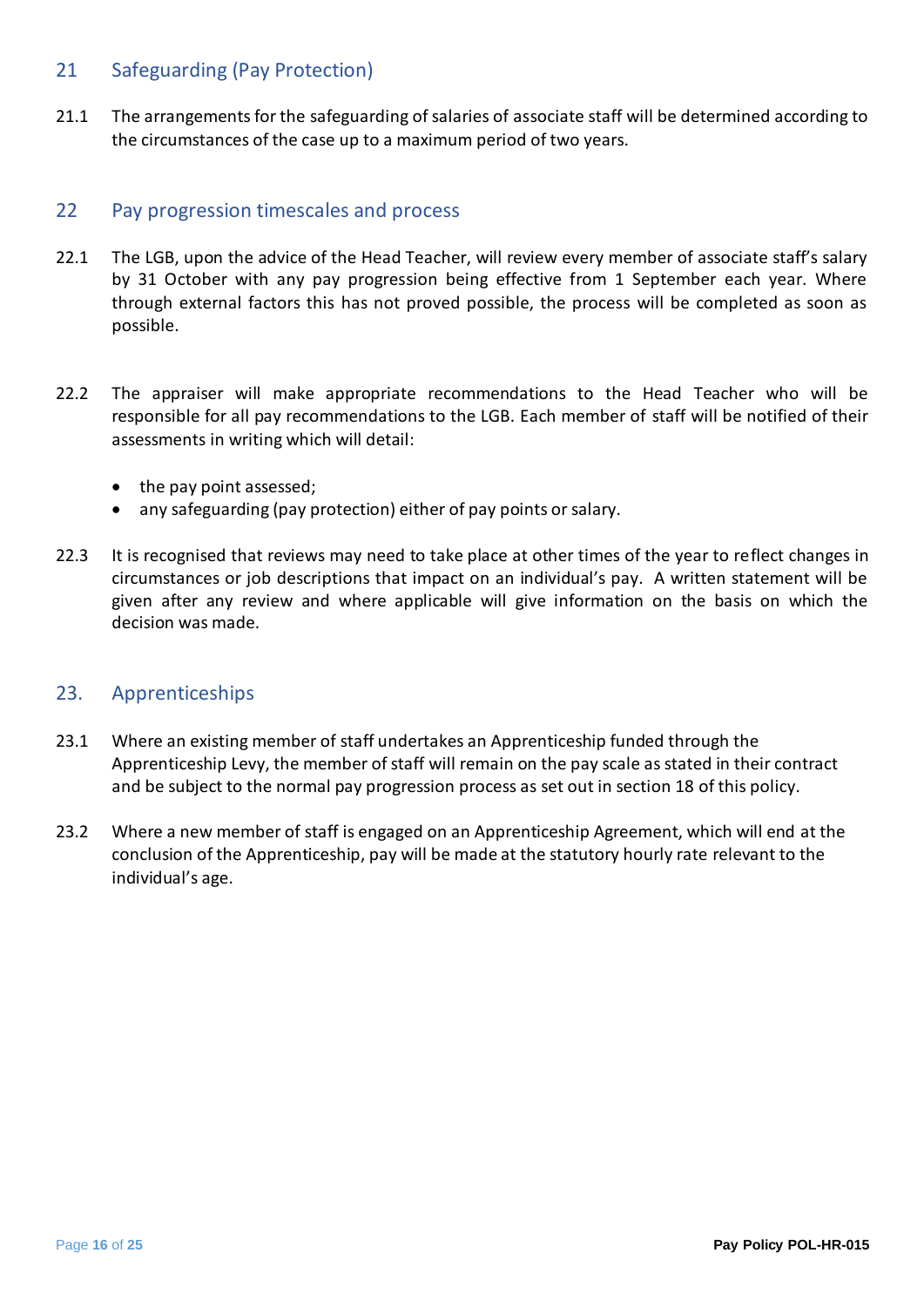## <span id="page-16-0"></span>Pay Appeals Procedure

The following pay appeals procedure applies to both teaching and associate staff.

Any member of staff may appeal against any determination in relation to their salary progression or any other decision taken that affects their pay.

#### **1 Stage One – Informal Stage**

1.1 If the member of staff is not satisfied with the outcome after receiving written confirmation of any pay decision, they should seek to resolve this matter informally, initially through the Head Teacher, within ten working days of the date on the letter.

#### **2 Stage Two – Formal Stage**

- 2.1 Following Stage One, if the member of staff continues to be dissatisfied, they are entitled to submit a formal appeal.
- 2.2 Within 10 working days of notification of the outcome of the informal discussions, the member of staff should submit their written appeal on the Pay Appeals Form in Appendix 1b to the Head Teacher. In the case of a Head Teacher submitting an appeal, this should be made to the CEO for Secondary Head Teachers and the Deputy CEO (Primary) for Primary Head Teachers.
- 2.3 In accordance with normal school procedures the appeal will be heard by a panel of three Governors who were not involved in the original pay determination and will be held normally within 15 working days of the receipt of the written appeal notification, or as soon as possible thereafter with the agreement of all parties.
- 2.4 The hearing will provide an opportunity for the individual to make representations in person and they will be entitled to be accompanied by a colleague or their Trade Union. Following the hearing the individual will be informed in writing of the decision within five working days.
- 2.5 Any member of staff has the right to be accompanied at the formal meeting. The right to be accompanied means:
	- a) They may be accompanied by a work colleague or trade union representative (the 'companion').
	- b) Subject to the following paragraph, the companion shall be entitled to address the hearing to put the employee's case; sum up that case; and respond on the employee's behalf to any view expressed at the hearing. The companion may also confer with the employee during the hearing.
	- c) The companion shall not be entitled to use the above entitlements in a way that prevents the employer from explaining its case or prevents any other person at the hearing from making their contribution to it.
	- d) The companion shall not be entitled to address the hearing if the employee indicates during the hearing that they do not wish the companion to do so, or answer questions on behalf of the employee.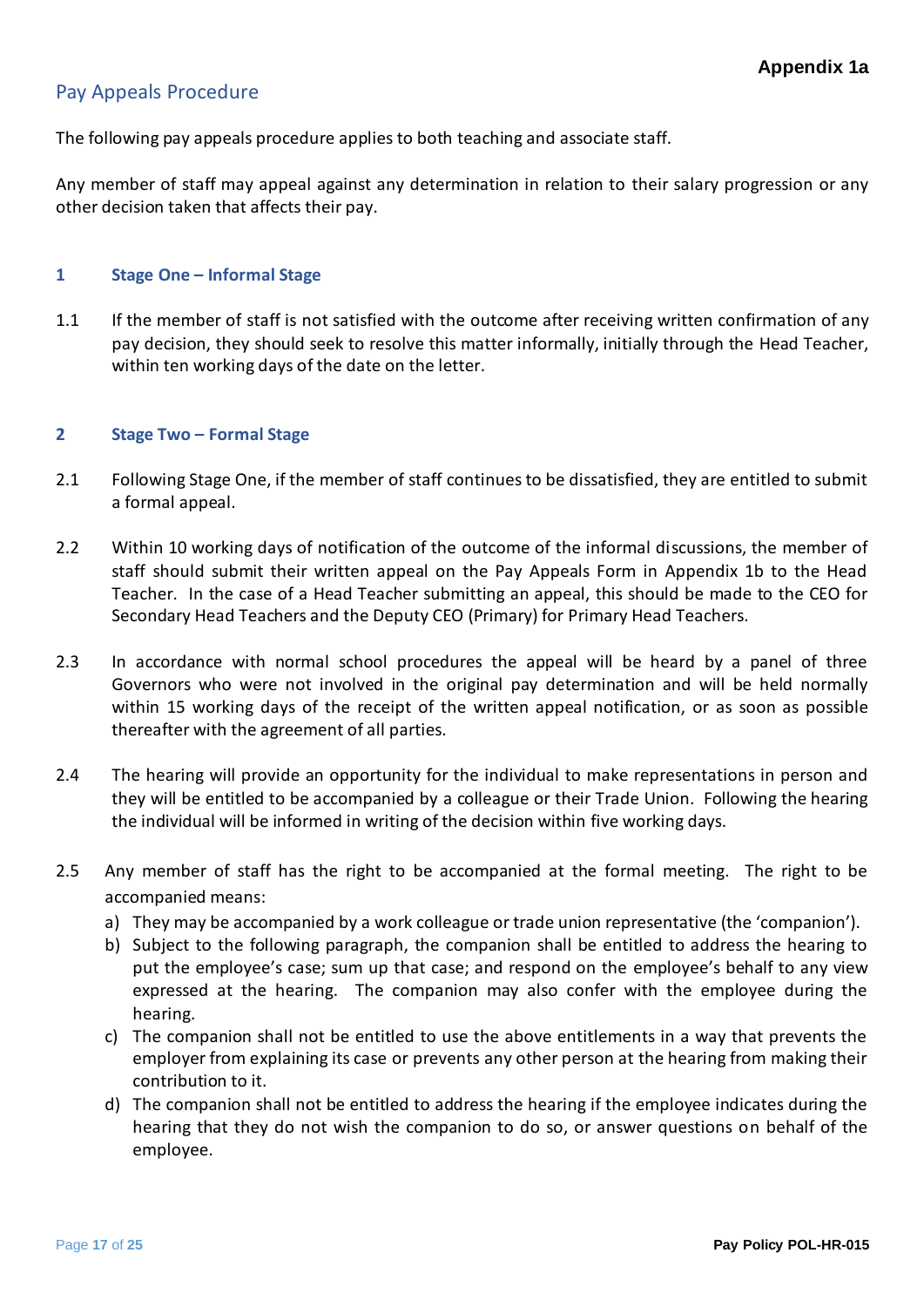#### <span id="page-17-0"></span>Pay Appeals Form

#### Name: Role: Role: Role: Role: Role: Role: Role: Role: Role: Role: Role: Role: Role: Role: Role: Role: Role: Role: Role: Role: Role: Role: Role: Role: Role: Role: Role: Role: Role: Role: Role: Role: Role: Role: Role: Role:

| Appeal Grounds: Please tick one or more of the following statements.                       |  |  |  |  |  |
|--------------------------------------------------------------------------------------------|--|--|--|--|--|
| The person(s) who made the decision:                                                       |  |  |  |  |  |
| Incorrectly applied any provision of the Trust's Pay Policy or, where relevant, the School |  |  |  |  |  |
| Teachers' Pay and Conditions Document or NJC Conditions of Service                         |  |  |  |  |  |
| Failed to have proper regard for statutory guidance                                        |  |  |  |  |  |
| Failed to take proper account of relevant evidence                                         |  |  |  |  |  |
| Took account of irrelevant or inaccurate evidence                                          |  |  |  |  |  |
| Was biased                                                                                 |  |  |  |  |  |
| Unlawfully discriminated against the member of staff                                       |  |  |  |  |  |
|                                                                                            |  |  |  |  |  |

Reasons in Support of the Grounds

*Continue on the reverse if necessary*

*State each reason relied upon. The reason(s) must be in full and support the grounds of appeal*

*Do not submit any evidence at this stage, but you may like to start gathering your evidence together*

Signed \_\_\_\_\_\_\_\_\_\_\_\_\_\_\_\_\_\_\_\_\_\_\_\_\_\_\_\_\_ Date \_\_\_\_\_\_\_\_\_\_\_\_\_\_\_\_\_\_\_\_\_\_

Please submit to the Head Teacher within 10 working days of the date on the outcome letter from the informal stage of the appeal process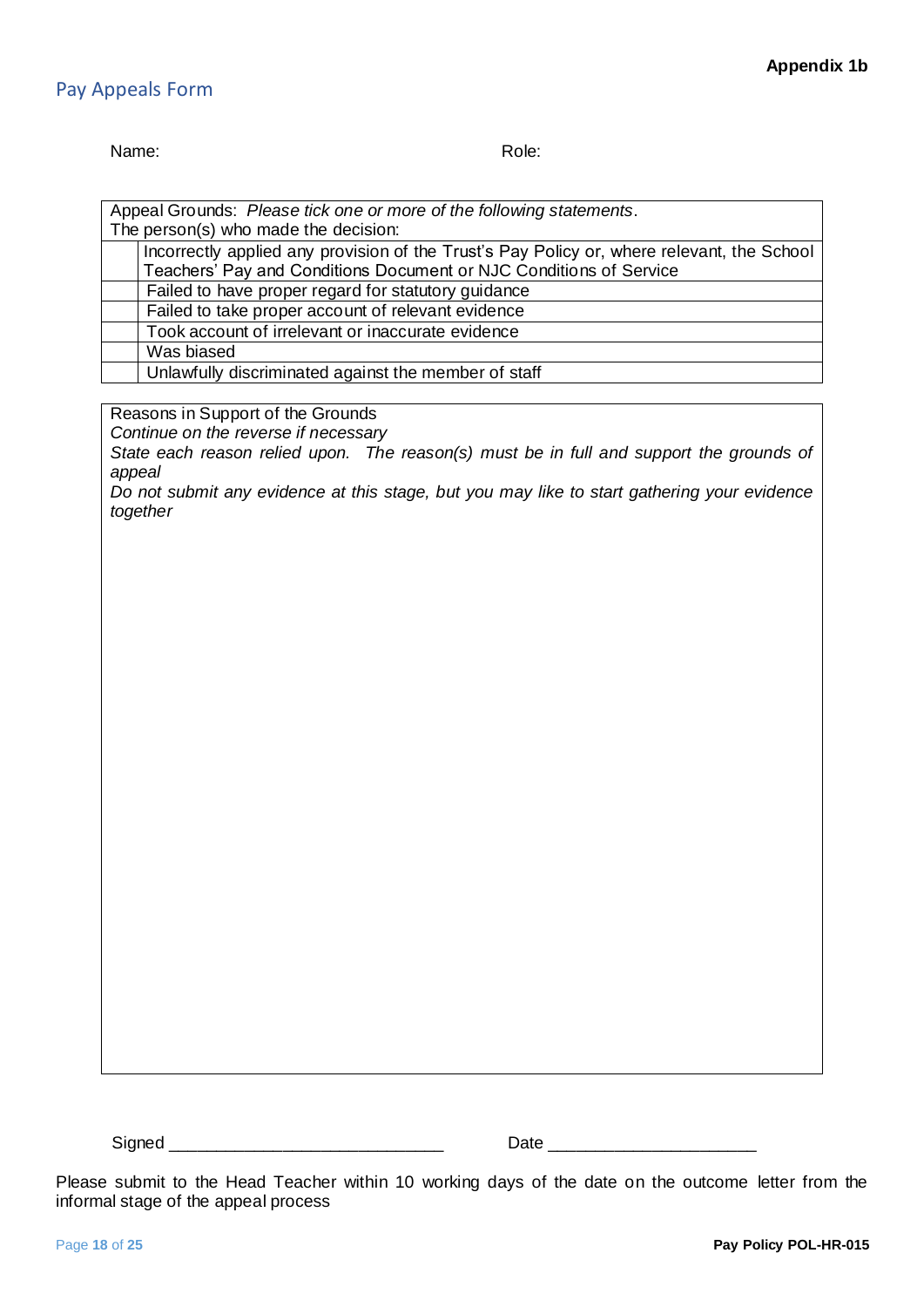# <span id="page-18-0"></span>Upper Pay Range Teachers

#### **1 Application of Upper Pay Range Progression Criteria – Clarification**

- 1.1 Upper Pay Range teachers play a critical role in the life of the school. They provide a role model for teaching and learning, make a distinctive contribution to the raising of pupil standards and contribute effectively to the work of the wider team. They take advantage of appropriate opportunities for professional development and use the outcomes effectively to improve pupils' learning.
- 1.2 The following paragraphs refer to all teachers seeking to progress on the Upper Pay Range:
- 1.3 To achieve progression, the achievements of Upper Pay Range teachers and their contribution to the Trust should have been substantial and sustained. To be fair and transparent, judgements must be properly rooted in evidence and there must have been a successful review of overall performance.
- 1.4 Progression on UPS should be based on two successful consecutive appraisal reviews other than under exceptional circumstances.
- 1.5 A successful performance review as prescribed by the appraisal regulations involves an appraisal process of:
	- a) performance objectives;
	- b) classroom observations;
	- c) other evidence (see Appendix 3);
	- d) performance criteria;
	- e) review statements;
	- f) continuing to meet all the relevant East Midlands Education Trust Teacher Standards.
- 1.6 To ensure that the achievements and contribution have been substantial and sustained, the performance review will need to assess that the teacher has:
	- a) continued to meet the relevant East Midlands Education Trust Teacher Standards; and
	- b) grown professionally by developing their teaching expertise post threshold.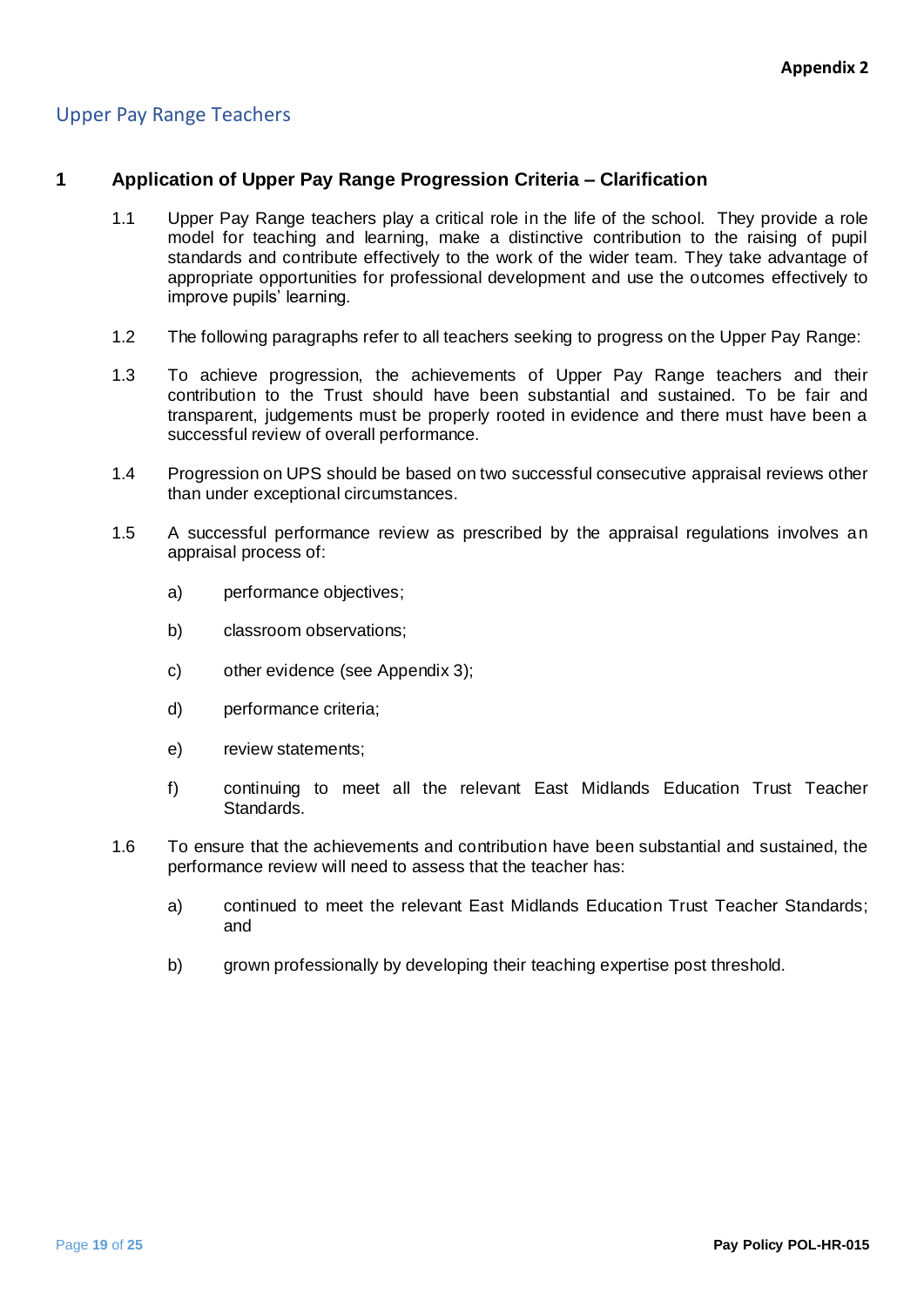## <span id="page-19-0"></span>Evidence to be considered for progression

#### 1 Teaching Staff

- 1.1 The following sources of evidence will be used to inform judgements for progression
	- a) The Appraisal Review Statement
	- b) Evidence generated through established school monitoring procedures. For example:
		- lesson observations:
		- pupil progress data and outcomes;
		- planning, marking of work, feedback to pupils following agreed school policies;
		- development of classroom practice;
		- contribution to curriculum development and writing schemes of work.
	- c) School specific information appropriate to the role such as:
		- performance against school monitoring and quality assurance procedures;
		- mentoring and induction for NQTs;
		- leading INSET activities:
		- writing and implementing whole school policies, for example Behaviour, pastoral etc.;
		- significant contribution to achieving the priorities of the school at classroom, department, Key Stage or whole school level.
- 1.2 All teaching staff must be able to demonstrate how they meet the relevant East Midlands Education Trust Teacher Standards as set out in the Appraising Teacher Performance Policy, Appendix A.

#### 2 Associate Staff

- 2.1 The following sources of evidence will be used to inform judgements for progression
	- a) The annual appraisal review statement
	- b) Management review meetings
	- c) Feedback from pupils, parents, colleagues etc. gathered and discussed with the member of staff during the cycle
	- d) School specific information appropriate to the role such as:
		- evidence that the member of staff has met their performance objectives and expectations set by the school;
		- performance against school monitoring and quality assurance procedures;
		- leading staff development activities;
		- contribution to the development and implementation of relevant whole school policies;
		- contribution to achieving the priorities of the school relevant to the role and responsibilities of the post.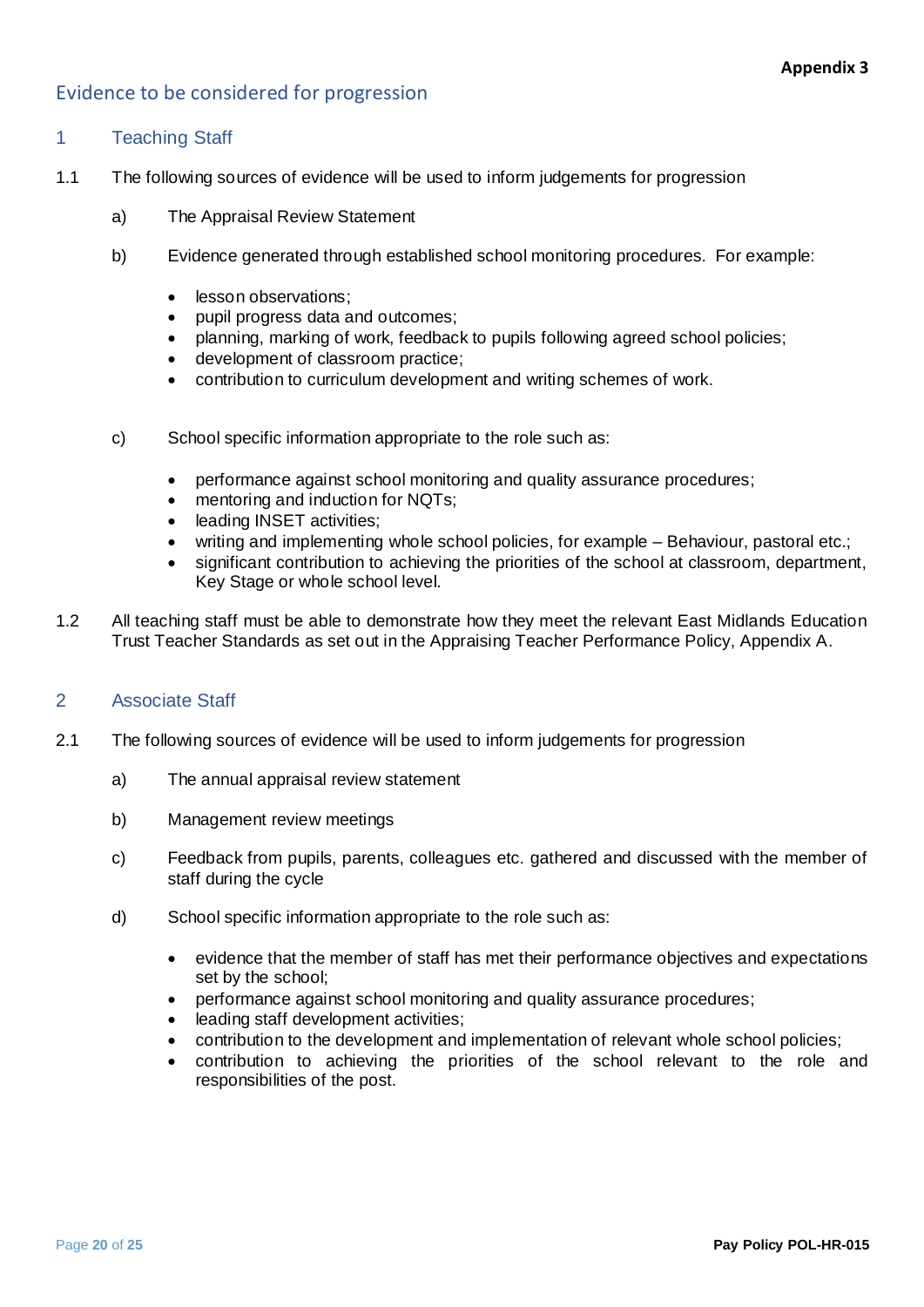# <span id="page-20-0"></span>**NATIONAL PAY SPINE - ASSOCIATE STAFF (APRIL 2020)**

| <b>Scale</b>   | <b>Spinal</b><br><b>Point</b> | 1 April 2020 | <b>Hourly</b><br><b>Rate</b><br>2020 |
|----------------|-------------------------------|--------------|--------------------------------------|
| <b>SCALE 1</b> | 1                             | £17,842      | £9.27                                |
|                | $\mathbf 2$                   | £18,198      | £9.46                                |
|                | 3                             | £18,562      | £9.65                                |
| <b>SCALE 2</b> | 4                             | £18,933      | £9.84                                |
|                | 5                             | £19,312      | £10.04                               |
| <b>SCALE 3</b> | 6                             | £19,698      | £10.24                               |
|                | 7                             | £20,092      | £10.44                               |
|                | 8                             | £20,493      | £10.65                               |
| <b>SCALE 4</b> | 9                             | £20,903      | £10.86                               |
|                | 10                            | £21,322      | £11.08                               |
|                | 11                            | £21,748      | £11.30                               |
|                | 12                            | £22,183      | £11.53                               |
| <b>SCALE 5</b> | 13                            | £22,627      | £11.76                               |
|                | 14                            | £23,081      | £12.00                               |
|                | 15                            | £23,541      | £12.24                               |
|                | 16                            | £24,012      | £12.48                               |
|                | 17                            | £24,491      | £12.73                               |
| <b>SCALE 6</b> | 18                            | £24,982      | £12.98                               |
|                | 19                            | £25,481      | £13.24                               |
|                | 20                            | £25,991      | £13.51                               |
|                | 21                            | £26,511      | £13.78                               |
|                | 22                            | £27,041      | £14.05                               |
| <b>SO1</b>     | 23                            | £27,741      | £14.42                               |
|                | 24                            | £28,672      | £14.90                               |
|                | 25                            | £29,577      | £15.37                               |
| <b>SO 2</b>    | 26                            | £30,451      | £15.83                               |
|                | 27                            | £31,346      | £16.29                               |
|                | 28                            | £32,234      | £16.75                               |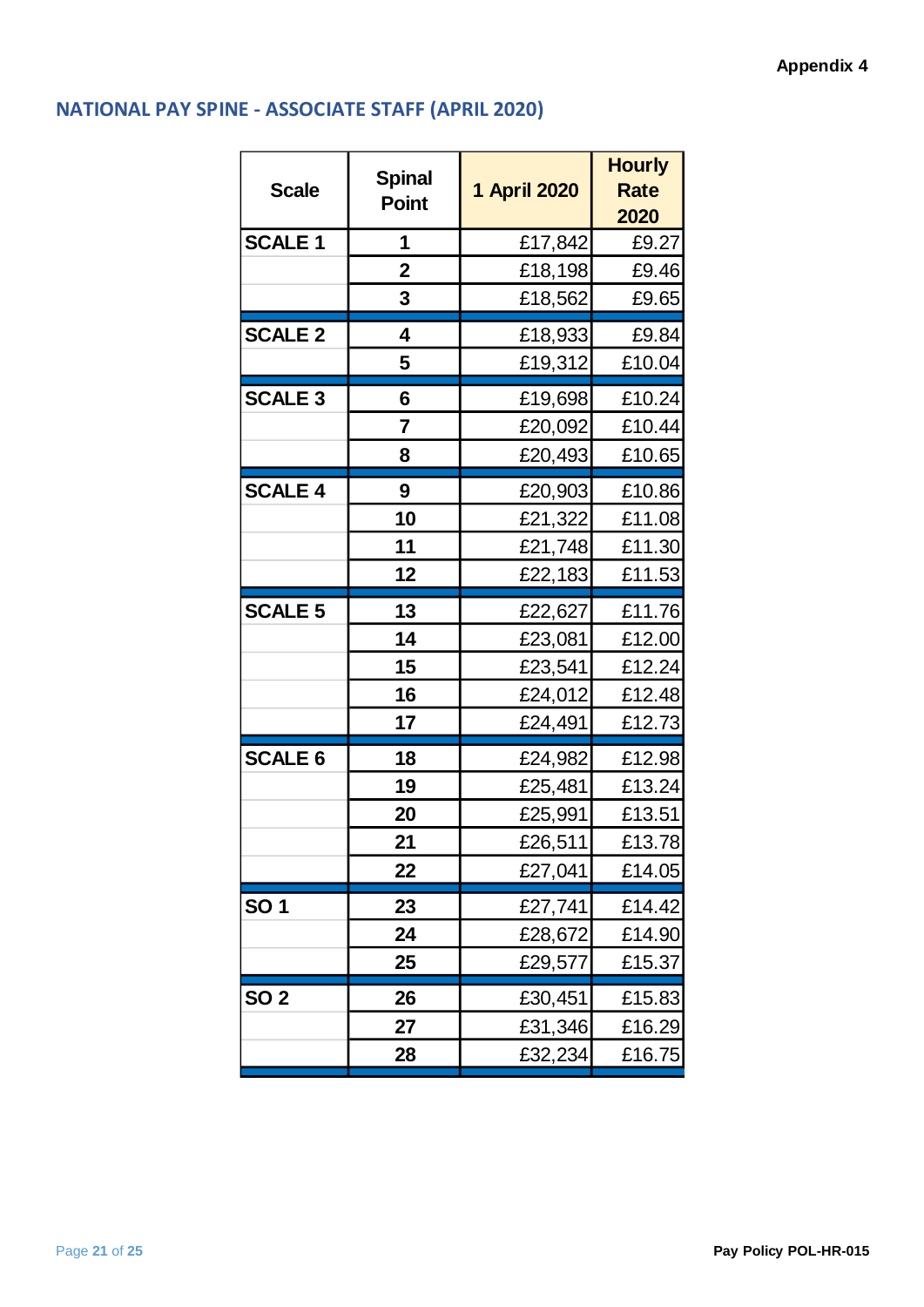| <b>Scale</b>    | <b>Spinal</b><br><b>Point</b> | 1 April 2020 | <b>Hourly</b><br><b>Rate</b><br>2020 |
|-----------------|-------------------------------|--------------|--------------------------------------|
| <b>PO1</b>      | 29                            | £32,910      | £17.10                               |
|                 | 30                            | £33,782      | £17.56                               |
| PO <sub>2</sub> | 31                            | £34,728      | £18.05                               |
|                 | 32                            | £35,745      | £18.58                               |
| PO <sub>3</sub> | 33                            | £36,922      | £19.19                               |
|                 | 34                            | £37,890      | £19.69                               |
|                 | 35                            | £38,890      | £20.21                               |
| PO <sub>4</sub> | 36                            | £39,880      | £20.73                               |
|                 | 37                            | £40,876      | £21.25                               |
|                 | 38                            | £41,881      | £21.77                               |
| PO <sub>5</sub> | 39                            | £42,821      | £22.26                               |
|                 | 40                            | £43,857      | £22.79                               |
|                 | 41                            | £44,863      | £23.32                               |
| PO <sub>6</sub> | 42                            | £45,859      | £23.84                               |
|                 | 43                            | £46,845      | £24.35                               |
|                 | 44                            | £47,846      | £24.87                               |
| PO <sub>7</sub> | 45                            | £48,847      | £25.39                               |
|                 | 46                            | £49,864      | £25.92                               |
|                 | 47                            | £50,888      | £26.45                               |
| PO <sub>8</sub> | 48                            | £51,958      | £27.01                               |
|                 | 49                            | £53,050      | £27.57                               |
|                 | 50                            | £54,130      | £28.13                               |
| PO <sub>9</sub> | 51                            | £55,204      | £28.69                               |
|                 | 52                            | £56,281      | £29.25                               |
|                 | 53                            | £57,355      | £29.81                               |
| <b>PO10</b>     | 54                            | £58,422      | £30.36                               |
|                 | 55                            | £59,495      | £30.92                               |
|                 | 56                            | £60,584      | £31.49                               |
| <b>PO11</b>     | 57                            | £61,672      | £32.05                               |
|                 | 58                            | £62,735      | £32.61                               |
|                 | 59                            | £63,818      | £33.17                               |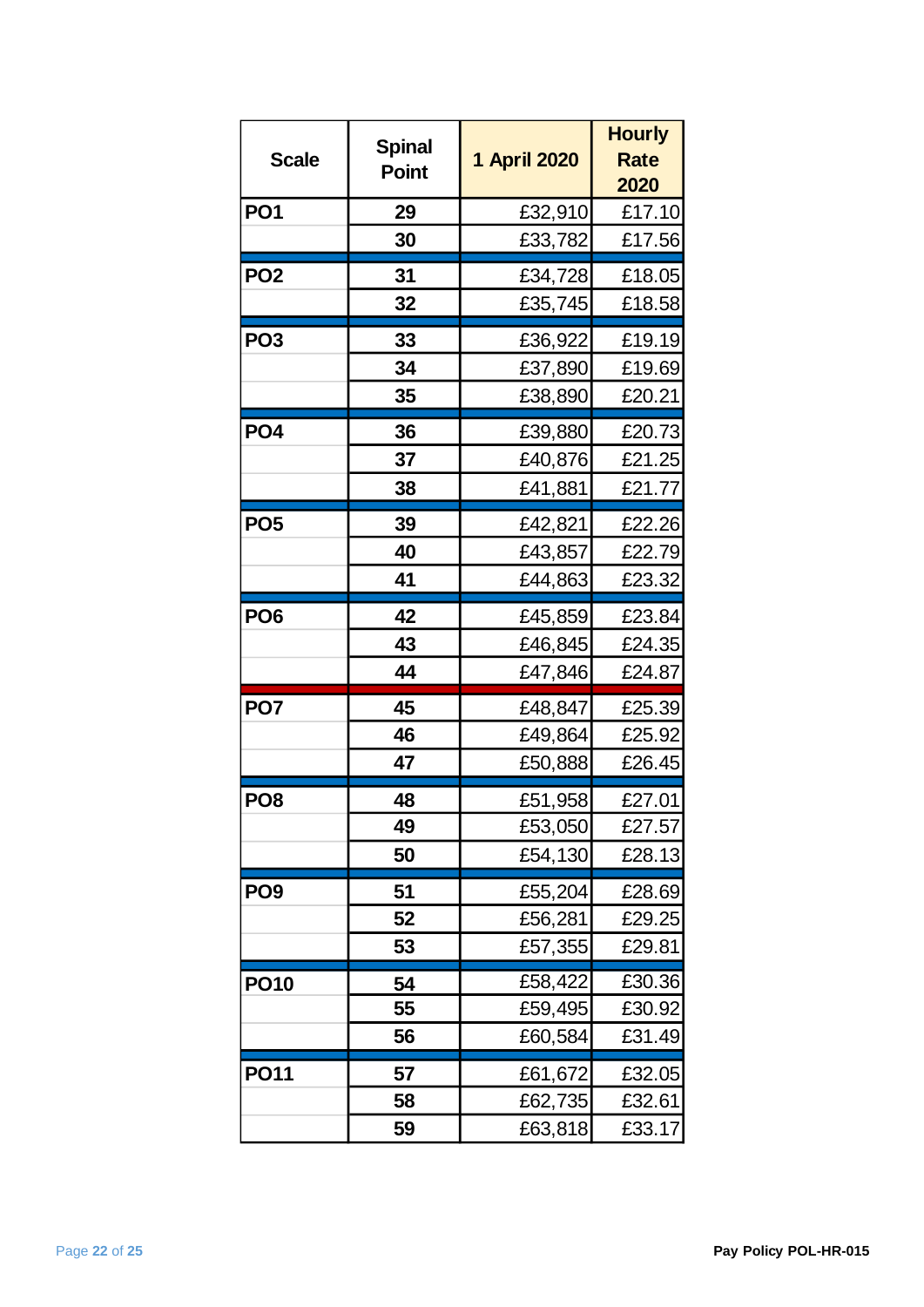# <span id="page-22-0"></span>**Appendix 5 PAY SCALES AND ALLOWANCES – TEACHERS (SEPTEMBER 2021)**

|                | <b>Annual Salary</b> | <b>Monthly</b> | Daily Rate | Daily Rate | <b>Hourly Rate</b> |
|----------------|----------------------|----------------|------------|------------|--------------------|
|                | 2021                 | 1/12           | 1/195      | 1/365      | 1/1265             |
| M <sub>1</sub> | £25,714              | £2,142.83      | £131.87    | £70.45     | £20.33             |
| M <sub>2</sub> | £27,600              | £2,300.00      | £141.54    | £75.62     | £21.82             |
| M <sub>3</sub> | £29,664              | £2,472.00      | £152.12    | £81.27     | £23.45             |
| M4             | £31,778              | £2,648.17      | £162.96    | £87.06     | £25.12             |
| M <sub>5</sub> | £34,100              | £2,841.67      | £174.87    | £93.42     | £26.96             |
| M <sub>6</sub> | £36,961              | £3,080.08      | £189.54    | £101.26    | £29.22             |
|                |                      |                |            |            |                    |
| U1             | £38,690              | £3,224.17      | £198.41    | £106.00    | £30.58             |
| U2             | £40,124              | £3,343.67      | £205.76    | £109.93    | £31.72             |
| U <sub>3</sub> | £41,604              | £3,467.00      | £213.35    | £113.98    | £32.89             |

## PAY SCALE FOR CLASSROOM TEACHERS

## TEACHING AND LEARNING RESPONSIBILITY PAYMENTS

|                | <b>Annual Salary</b> | <b>Monthly</b> | <b>Daily Rate</b> | <b>Daily Rate</b> | <b>Hourly Rate</b> |
|----------------|----------------------|----------------|-------------------|-------------------|--------------------|
|                | 2021                 | 1/12           | 1/195             | 1/365             | 1/1265             |
| 2a             | £2,873               | £239.42        | £14.73            | £7.87             | £2.27              |
| 2 <sub>b</sub> | £4,784               | £398.67        | £24.53            | £13.11            | £3.78              |
| 2c             | £6,697               | £558.10        | £34.34            | £18.35            | £5.29              |
| 1a             | £8,291               | £690.91        | £42.52            | £22.71            | £6.55              |
| 1 <sub>b</sub> | £10,202              | £850.17        | £52.32            | £27.95            | £8.06              |
| 1 <sub>c</sub> | £12,117              | £1,009.78      | £62.14            | £33.20            | £9.58              |
| 1d             | £14,028              | £1,169.04      | £71.94            | £38.43            | £11.09             |

## SPECIAL NEEDS ALLOWANCE

|              | <b>Annual Salary</b><br>2021 | <b>Monthly</b><br>1/12 | <b>Daily Rate</b><br>1/195 | <b>Daily Rate</b><br>1/365 | <b>Hourly Rate</b><br>1/1265 |
|--------------|------------------------------|------------------------|----------------------------|----------------------------|------------------------------|
| <b>ISEN1</b> | £2,270                       | £189.17                | £11.64                     | £6.22                      | £1.79                        |
| <b>ISEN2</b> | £4,433                       | £369.39                | £22.731                    | £12.14                     | £3.50                        |

### PAY SCALE FOR UNQUALIFIED TEACHERS

|                  | <b>Annual Salary</b> | <b>Monthly</b> | <b>Daily Rate</b> | <b>Daily Rate</b> | <b>Hourly Rate</b> |
|------------------|----------------------|----------------|-------------------|-------------------|--------------------|
|                  | 2021                 | $1/12$         | 1/195             | 1/365             | 1/1265             |
| UNQ1             | £18,419              | £1,534.92      | £94.46            | £50.46            | £14.56             |
| UNQ2             | £20,532              | £1,711.00      | £105.29           | £56.25            | £16.23             |
| UNQ3             | £22,644              | £1,887.00      | £116.12           | £62.04            | £17.90             |
| UNQ4             | £24,507              | £2,042.25      | £125.68           | £67.14            | £19.37             |
| UNQ <sub>5</sub> | £26,622              | £2,218.50      | £136.52           | £72.94            | £21.05             |
| UNQ <sub>6</sub> | £28,735              | £2,394.58      | £147.36           | £78.73            | £22.72             |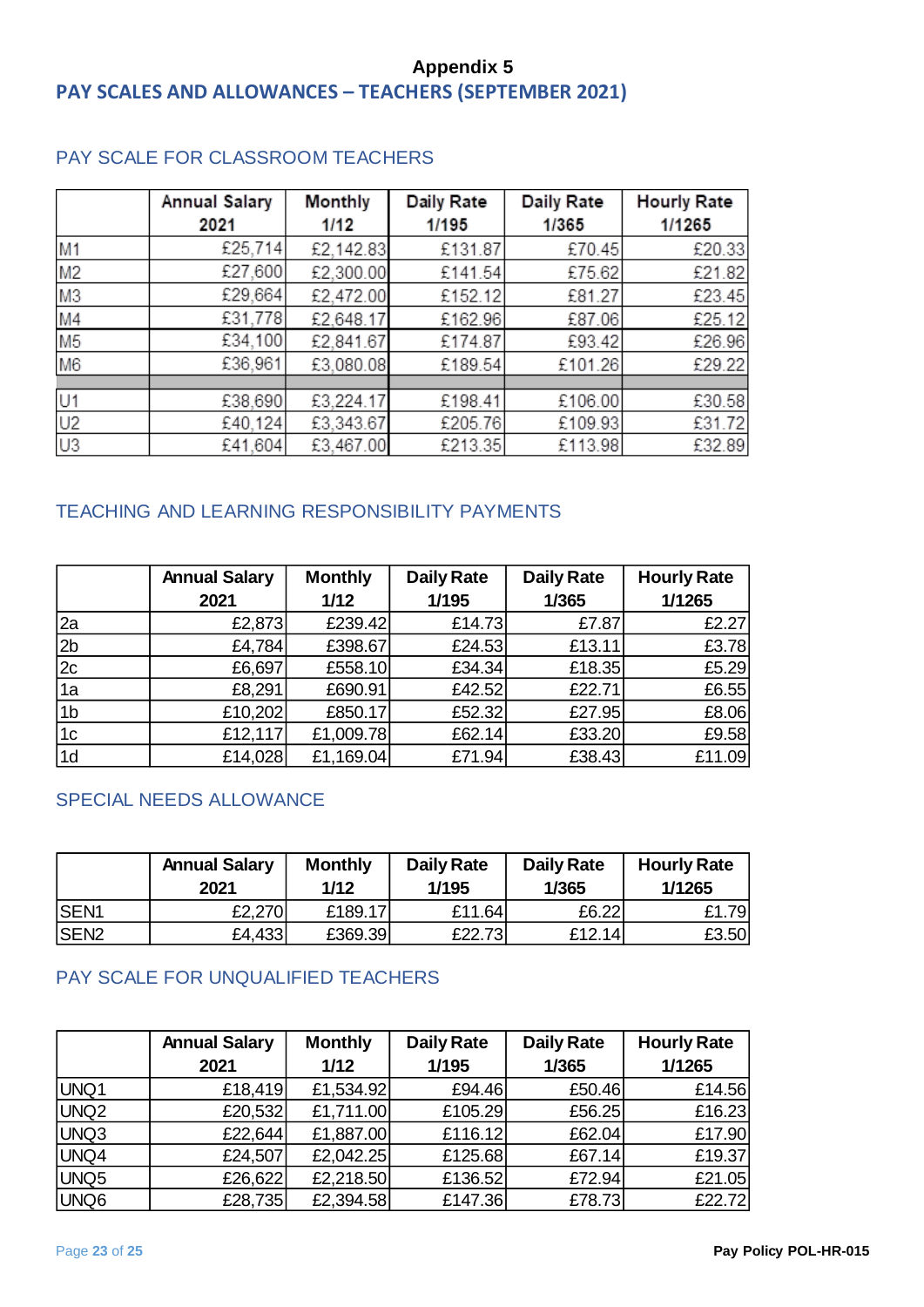# <span id="page-23-0"></span>**PAYSPINE FOR THE LEADERSHIP GROUP**

|                 | Annual Salary      | Monthly                | Daily Rate         | Daily Rate         | <b>Hourly Rate</b> |
|-----------------|--------------------|------------------------|--------------------|--------------------|--------------------|
|                 | 2021               | 1/12                   | 1/195              | 1/365              | 1/1265             |
| L1              | £42.195            | £3,516.25              | £216.38            | £115.60            | £33.36             |
| L2              | £43,250            | £3,604.13              | £221.79            | £118.49            | £34.19             |
| L <sub>3</sub>  | £44,329            | £3,694.12              | £227.33            | £121.45            | £35.04             |
| L4              | £45,433            | £3,786.08              | £232.99            | £124.47            | £35.92             |
| L5              | £46,565            | £3,880.44              | £238.80            | £127.58            | £36.81             |
| L <sub>6</sub>  | £47,731            | £3,977.62              | £244.78            | £130.77            | £37.73             |
| L7              | £49,018            | £4,084.83              | £251.37            | £134.30            | £38.75             |
| L <sub>8</sub>  | £50,149            | £4,179.10              | £257.18            | £137.40            | £39.64             |
| L <sub>9</sub>  | £51,401            | £4,283.39              | £263.59            | £140.82            | £40.63             |
| L10             | £52,721            | £4,393.42              | £270.36            | £144.44            | £41.68             |
| L11             | £54,090            | £4,507.47              | £277.38            | £148.19            | £42.76             |
| L12             | £55,336            | £4,611.33              | £283.77            | £151.61            | £43.74             |
| L13             | £56,719            | £4,726.59              | £290.87            | £155.39            | £44.84             |
| L14             | £58,134            | £4,844.49              | £298.12            | £159.27            | £45.96             |
| L15             | £59,581            | £4,965.05              | £305.54            | £163.23            | £47.10             |
| L16             | £61,163            | £5,096.91              | £313.66            | £167.57            | £48.35             |
| L17             | £62,570            | £5,214.13              | £320.87            | £171.42            | £49.46             |
| L18             | £64,143            | £5,345.23              | £328.94            | £175.73            | £50.71             |
| L19             | £65,732            | £5,477.69              | £337.09            | £180.09            | £51.96             |
| L20             | £67,364            | £5,613.66              | £345.46            | £184.56            | £53.25             |
| L21             | £69,028            | £5,752.37              | £353.99            | £189.12            | £54.57             |
| L22             | £70,743            | £5,895.28              | £362.79            | £193.82            | £55.92             |
| L23             | £72,495            | £6,041.27              | £371.77            | £198.62            | E57.31             |
| L24             | £74,293            | £6,191.12              | £380.99            | £203.54            | £58.73             |
| L25             | £76,140            | £6,344.98              | £390.46            | £208.60            | £60.19             |
| L26             | £78,022            | £6,501.85              | £400.11            | £213.76            | £61.68             |
| L27<br>L28      | £79,957<br>£81,940 | £6,663.08<br>£6,828.34 | £410.04<br>£420.21 | £219.06<br>£224.49 | £63.21<br>£64.77   |
| L29             | £83,969            | £6,997.45              | £430.61            | £230.05            | £66.38             |
| L30             | £86,059            | £7,171.61              | £441.33            | £235.78            | £68.03             |
| L31             | £88,184            | £7,348.68              | £452.23            | £241.60            | £69.71             |
| L32             | £90,376            | £7,531.32              | £463.47            | £247.60            | £71.44             |
| L33             | £92,623            | £7,718.58              | £474.99            | £253.76            | £73.22             |
| L34             | £94,912            | £7,909.35              | £486.73            | £260.03            | £75.03             |
| L35             | £97,271            | £8,105.95              | £498.83            | £266.50            | £76.89             |
| L36             | £99,680            | £8,306.65              | £511.18            | £273.10            | £78.80             |
| L37             | £102,158           | £8,513.18              | £523.89            | £279.89            | £80.76             |
| L38             | £104,686           | £8,723.82              | £536.85            | £286.81            | £82.76             |
| L39             | £107,236           | £8,936.34              | £549.93            | £293.80            | £84.77             |
| L40             | £109,914           | £9,159.48              | £563.66            | £301.13            | £86.89             |
| L41             | £112,658           | £9,388.18              | £577.73            | £308.65            | £89.06             |
| L42             | £115,482           | £9,623.48              | £592.21            | £316.39            | £91.29             |
| L43             | £118,367           | £9,863.91              | £607.01            | £324.29            | £93.57             |
| L44             | £121,325           | £10,110.43             | £622.18            | £332.40            | £95.91             |
| L45             | £124,359           | £10,363.28             | £637.74            | £340.71            | £98.31             |
| L46             | £127,468           | £10,622.30             | £653.68            | £349.23            | £100.76            |
| L47             | £130,655           | £10,887.90             | £670.02            | £357.96            | £103.28            |
| L48             | £133,921           | £11,160.11             | £686.78            | £366.91            | £105.87            |
| L49             | £137,270           | £11,439.16             | £703.95            | £376.08            | £108.51            |
| L <sub>50</sub> | £140,702           | £11,725.15             | £721.55            | £385.48            | £111.23            |
| L51             | £144,220           | £12,018.33             | £739.59            | £395.12            | £114.01            |
| L52             | £147,823           | £12,318.61             | £758.07            | £405.00            | £116.86            |